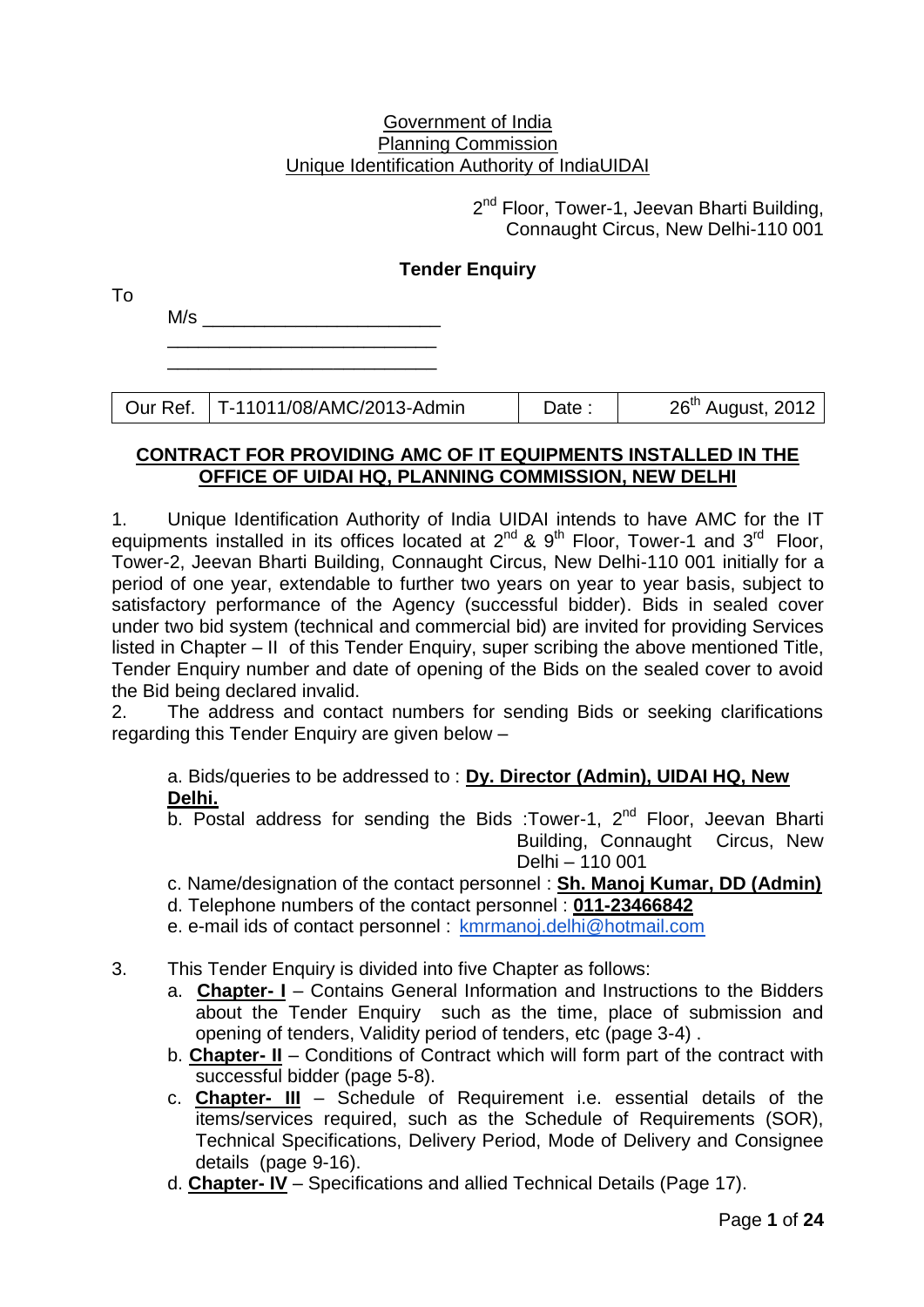e. **Chapter- V** – Price Schedule (to be utilised by the bidders for quoting their prices) Contains Evaluation Criteria and Format for Price Bids (Page 18-24).

5. This Tender Enquiry is being issued with no financial commitment and the UIDAI reserves the right to change or vary any part thereof at any stage. UIDAI also reserves the right to withdraw the TENDER ENQUIRY, should it become necessary at any stage.

6. Each page of this tender enquiry is to be signed by the tenderer and following certificate given in the offer letter:

#### **`I/WE HEREBY DECLARE THAT ALL THE TERMS AND CONDITIONS GIVEN IN TENDER NO. T-11011/08/AMC/2013-Admin DATED 26th August, 2013 ARE ACCEPTED BY ME/US ON BEHALF OF MY/OUR FIRM '**

7. The cost of tender is Rs. 500/- (Rupees Five Hundred Only) (non refundable). The payment will be accepted by Demand Draft/Pay Order in favour of PAO, UIDAI, payable at New Delhi only (cash will not be accepted).

> Sd/- (Manoj Kumar) Dy. Director (Admin)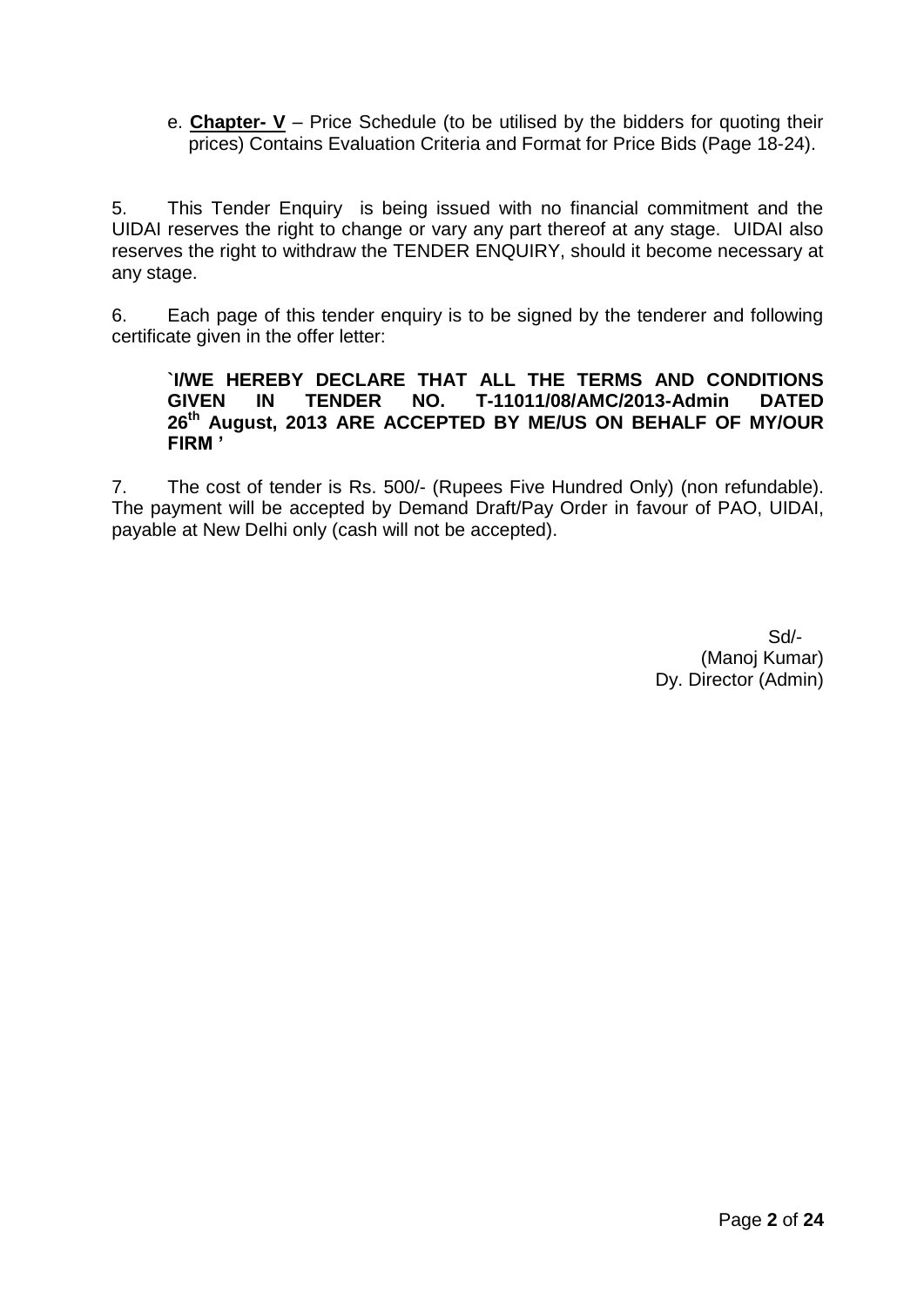# **Chapter-1 – Instructions to Bidders**

## **1. Last date and time for depositing the Bids: 17th September, 2013 BY 1430 Hrs.**

The sealed quotations under two-bid system i.e. Technical-Bid and Financial-Bid in sealed and separate covers should be deposited/reach by the due date and time. Both the sealed bids should be enclosed in a third envelop super-scribing as "Tender for "Providing Mailing and Collaboration Solution" in UIDAI HQ" The responsibility to ensure timely submission of bid lies with the Bidder.

**2. Manner of depositing the Bids**: Sealed quotations should be either dropped in the Tender Box placed near Reception Area of Tower-1, 2<sup>nd</sup> Floor, Jeevan Bharti Building Connaught Circus, New Delhi-110 001 or sent by registered post at the address given above so as to reach by the due date and time. Late tenders will not be considered. No responsibility will be taken for postal delay or non delivery/ non-receipt of Bid documents. Bids sent by FAX or e-mail will not be considered (unless they have been specifically called for by these modes due to urgency).

## **3. Time and date for opening of Bids : 17th September, 2013 by 1500 Hrs .**

(If due to any exigency, the due date for opening of the Technical-Bid is declared a closed holiday, then it will be opened on the next working day at the same time or on any other day/time, as intimated by the UIDAI**.** 

## **4. Location of the Tender Box: Near Reception Area, Tower-1, 2nd Floor, Jeevan Bharti Building, Connaught Place, New Delhi-110 001.**

Only those quotations that are found in the tender box will be opened.

### **5. Place of opening of the Bids: Conference Hall, Tower-2, 3rd Floor, Jeevan Bharti Building, Connaught Place, New Delhi-110 001.**

The Bidders may depute their representatives, duly authorized in writing, to attend the opening of bid on the due date and time. Rates and important commercial/technical clauses quoted by all Bidders will be read out in the presence of the representatives of all the Bidders. **This event will not be postponed due to non-presence of representatives of the bidders.**

**6. Two-Bid system**: In case of the Two-bid system, only the Technical Bid would be opened on the time and date mentioned above. Date of opening of the Financial Bid will be intimated after acceptance of the Technical Bids. Financial Bids of only those bidders will be opened, whose Technical Bids are found compliant/suitable after Technical evaluation is done by the UIDAI.

**7. Forwarding of Bids –** Bids should be forwarded by Bidders under their original memo / letter pad inter alia furnishing details like TIN number, VAT/CST number, Bank address with EFT Account if applicable, etc and complete postal & e-mail address of their office.

**8. Clarification regarding contents of the TENDER ENQUIRY/PRE BID MEETING: A pre bid meeting to discuss the issues/ clarifications of the RFP will be held at 1500 hrs on 02nd September, 2013 in O/o of UIDAI HQ at Conference Hall, 3rd Floor, Tower-II, Jeevan Bharti Building, Connaught Circus, New Delhi.**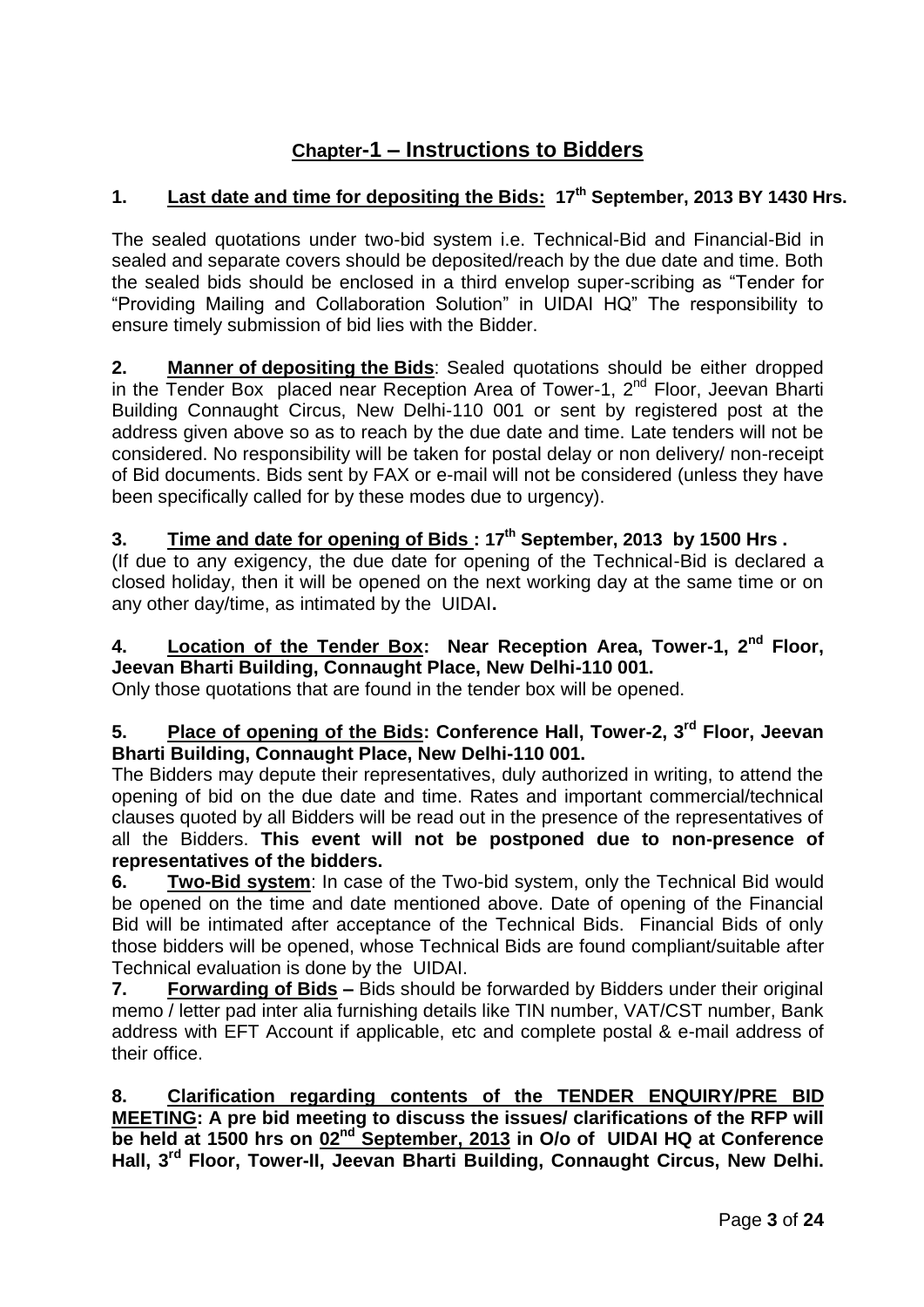Copies of the query and clarification by the purchaser will be sent to all prospective bidders.

**9. Modification and Withdrawal of Bids:** A bidder may modify or withdraw its bid after submission provided that the written notice of modification or withdrawal is received by the UIDAI prior to deadline prescribed for submission of bids. A withdrawal notice may be sent by fax but it should be followed by a signed confirmation copy to be sent by post and such signed confirmation should reach the not later than the deadline for submission of bids. No bid shall be modified after the deadline for submission of bids. No bid may be withdrawn between the deadline for submission of bids and expiry of the period of bid validity specified. Withdrawal of a bid during this period will result in Bidder's forfeiture of bid security.

**10. Clarification regarding contents of the Bids:** During evaluation and comparison of bids, the UIDAI may, at its discretion, ask the bidder for clarification of his bid. The request for clarification will be given in writing and no change in prices or substance of the bid will be sought, offered or permitted. No post-bid clarification on the initiative of the bidder will be entertained.

**11. Rejection of Bids:** Canvassing by the Bidder in any form, unsolicited letter and post-tender correction may invoke summarily rejection with forfeiture of EMD. Conditional tenders will be rejected.

**12. Unwillingness to quote:** Bidders unwilling to quote should ensure that intimation to this effect reaches before the due date and time of opening of the Bid, failing which the defaulting Bidder may be delisted for the given range of items as mentioned in this TENDER ENQUIRY.

**13. Validity of Bids:** The Bids should remain valid for a period of **120 days** from the last date of submission of the Bids.

**14. Earnest Money Deposit:–** Bidders are required to submit Earnest Money Deposit (EMD) for amount of Rs 20,000/- (Rs. Twenty Thousand Only) along with their bids. The EMD may be submitted in the form of an Account Payee Demand Draft, Banker's Cheque from any of the public sector banks or a private sector bank authorized to conduct government business. EMD is to remain valid for a period of **Thirty Days** beyond the final bid validity period. EMD of the unsuccessful bidders will be returned to them at the earliest after expiry of the final bid validity and latest on or before the 30th day after the award of the contract. The Bid Security of the successful bidder would be returned, without any interest whatsoever, after the receipt of Performance Security from it as called for in the contract. **EMD is not required to be submitted by those Bidders who are registered with the Central Purchase Organization (e.g. DGS&D), National Small Industries Corporation (NSIC).** The EMD will be forfeited if the bidder withdraws or amends, impairs or derogates from the tender in any respect within the validity period of their tender. The EMD shall also stand forfeited in case of successful bidder does not accept LOI or fail to undertake FMS on award by UIDAI.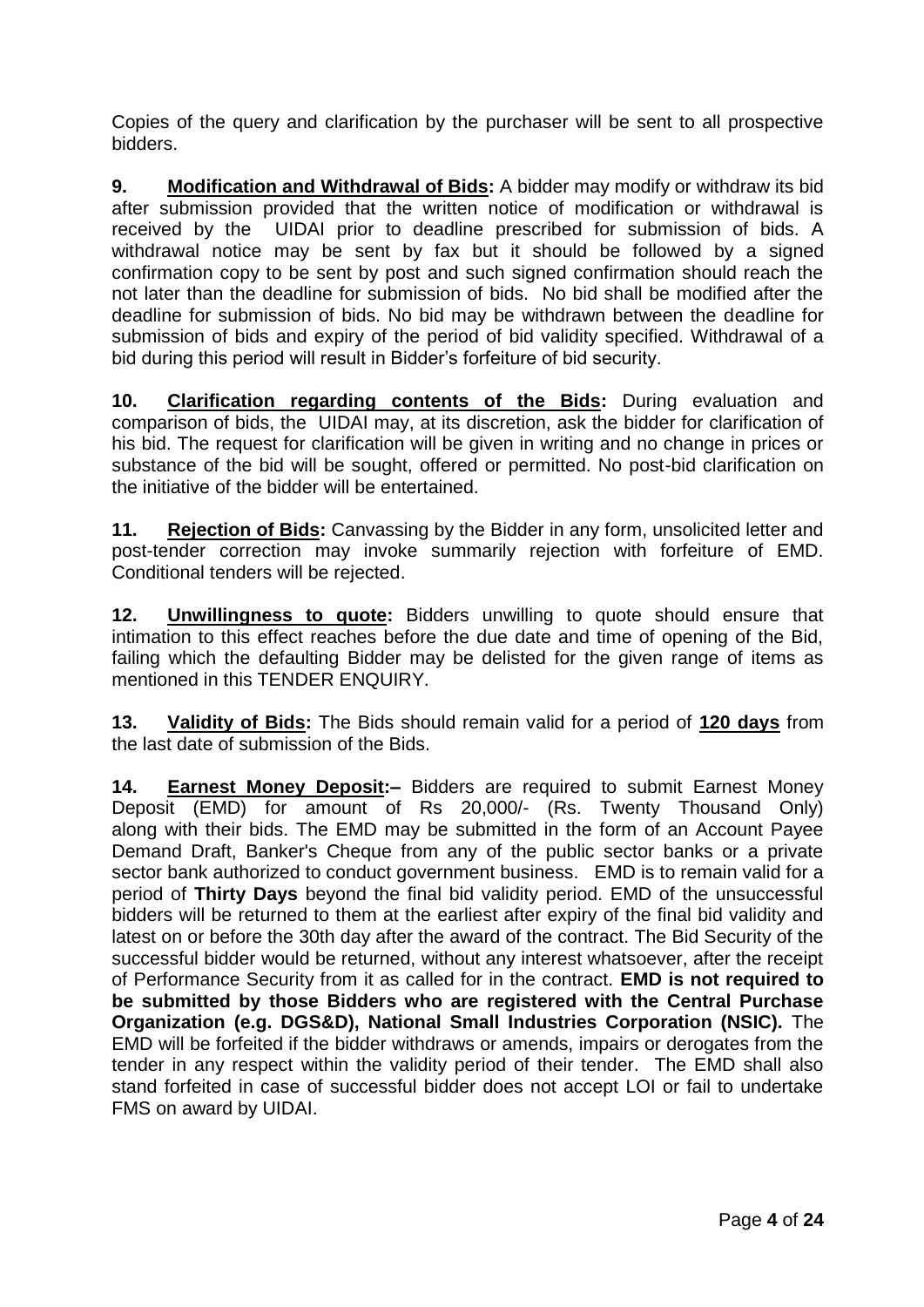### **Chapter II – Essential Details of Items/Services required**

**1. Schedule of Requirements** – List of items / services required is mentioned in **Appendix 'A' to this tender enquiry.** 

This document outlines the functional requirements for Annual Maintenance Contract for Computers, Servers, Peripherals, Scanners, UPS, CVTs etc. (will be referred as 'IT equipments' henceforth) installed in UIDAI HQ. The document broadly covers the background, scope, technical specifications of the equipments from the user perspective

#### **2. Scope of Work**

(a) The firm is required to provide a comprehensive onsite Maintenance support for the IT equipments of UIDAI HQ.

(b) Contractor shall maintain detailed configuration of all equipments in order to enable easy problem isolation & trouble shooting to speedily resolve the faults. The contractor should also identify the machines by pasting proper stickers on the equipments being maintained by him for ease of identification mentioning the name/number of the items, IP address, location etc.

(c) The scope of work contains the following for all items / services under AMC :

- (i) Preventive maintenance
- (ii) Breakdown maintenance
- (iii) Storage of Reserve Spare Parts
- (iv) Availability of all standard software / drivers
- (v) Replacement / installation of consumable items / spare parts/ antivirus and other software's provided by UIDAI HQ.
- (vi) Maintaining and timely disposal of calls received from users.
- (vii) Help Desks for lodging complaints.

(d) **Preventive Maintenance (PM)**. The preventive maintenance will be handled by a separate team of the contractor in co-ordination with UIDAI HQ representatives. A schedule shall be designed to provide quarterly PM so as to cover all IT equipments under Maintenance Contract. A separate call/feed back report is to be filled up for the preventative maintenance. In unavoidable circumstances, the difference between two PMs shall not be in any case, more than 4 months on any machine to obtain a satisfactory working certificate. The Contractor shall perform quarterly preventive maintenance as under :-

(i) Measurement of the electrical voltages level in different equipment and their sub-assemblies and adjusting the same, if necessary.

(ii) Checking of over-heated components and replacement thereof, if necessary.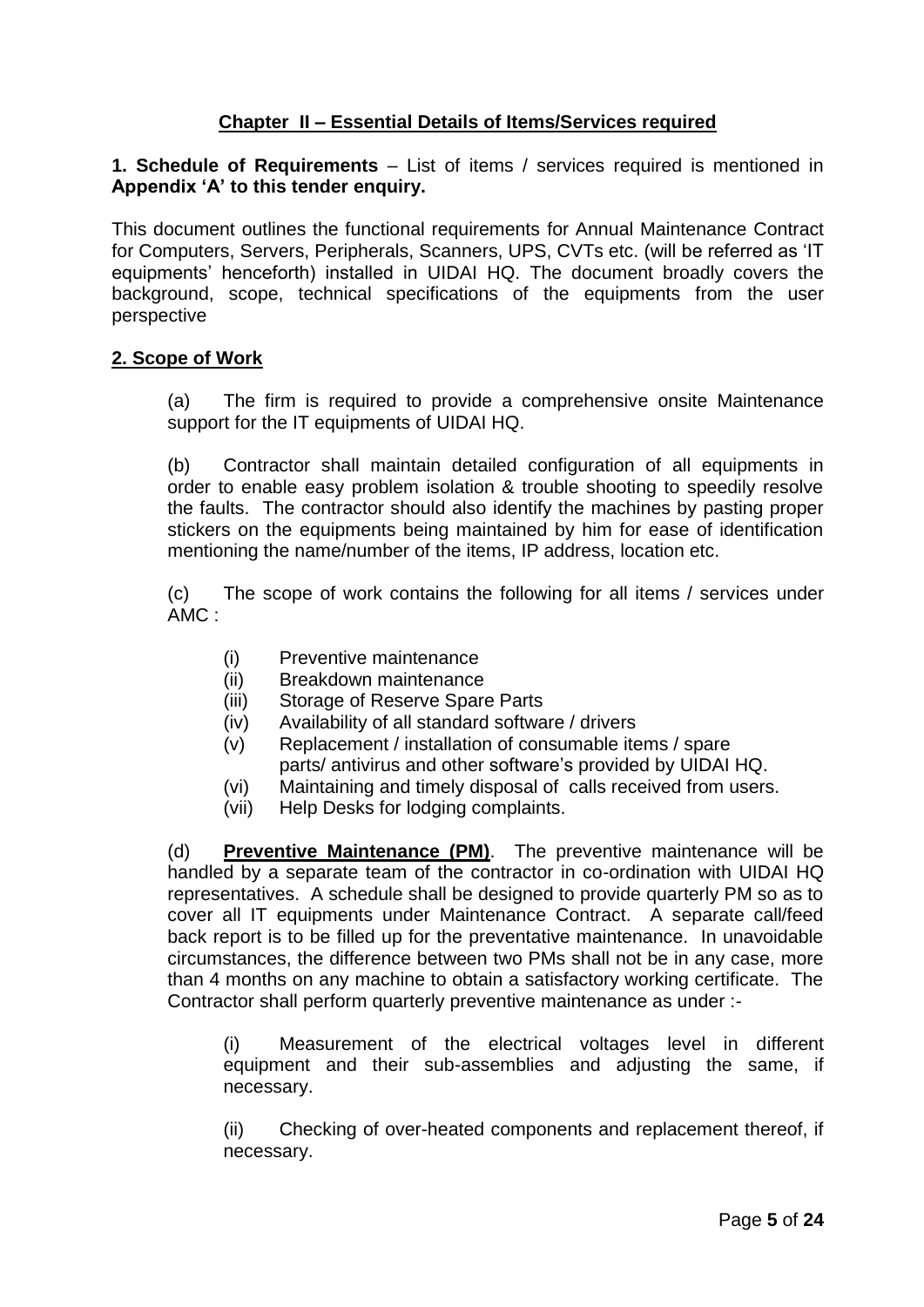(iii) Checking the flow of air circulation and taking corrective action, if required.

(iv) Checking the contacts of all power and signal connectors and correcting the same if required.

(v) Running the diagnostic software on CPU, hard disk drives, floppy drives, resolving minor technical problems.

(vi) General cleaning of equipments (internal & external both) with blower / vacuum cleaner and wiping the surface of the system with a good quality cleaning liquid, cloth and brush etc. Blower/ vacuum cleaner, cleaning liquid, cloth, brush etc. is to be arranged by the contractual firm.

#### (e) **Breakdown Maintenance**

(i) The breakdown maintenance services include basic maintenance services to be provided by the contractor to rectify the fault or breakdown including carrying out necessary repairs, supply and replacement of faulty & defective parts to the satisfaction of the user.

(ii) The details like the date & time of occurrence of fault, date & time when fault was acknowledged by the Service Engineer and the date & time when the fault was rectified to the satisfaction of the user, shall be updated by the Service Engineer / Call Coordinator on the Call Report basis signed by the user of equipment & shall form the basis of calculation of downtime or uptime of the equipment.

(iii) The Contractor shall intimate the status of complaints pending / rectified on a fortnightly basis. The contractor shall also submit a consolidated report furnishing the details of calls attended, remedial action taken and their status on a monthly basis.

(iv) In case it is not possible to repair any equipment for its unit at the site, it can be sent to Contractors Workshop after due authorisation. It will be sole responsibility of contractor to take the defective parts / computer to the workshop & bring it back to the same site after repairs. Any cost incurred towards transportation of the faulty / repaired as well as standby equipment shall be borne by the Contractor. In case where equipments having storage devices like HDDs are to be taken to the Contractors Workshop, it will be sole responsibility of the contractor to detach the storage device and hand it over to the concerned officer of the user director under signature.

 $(v)$  In case any component / part is required to be replaced to rectify the fault, the same shall be provided by the Contractor at the earliest & the machine shall be set functional in the resolution time. If the fault is not rectified within this period, Contractor shall provide a backup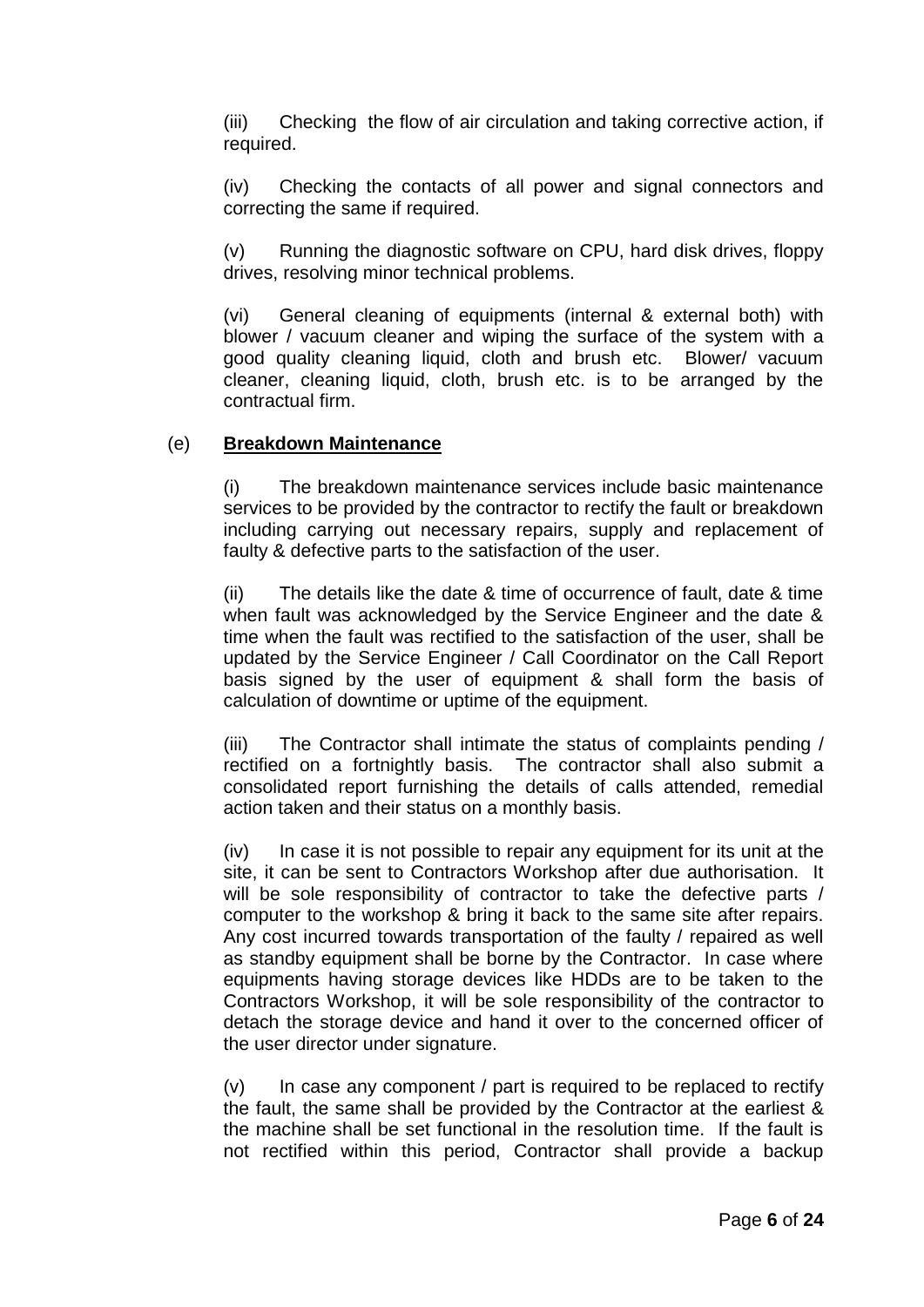equivalent computer system / printer / peripherals etc. for use. IHQ-MoD(Navy) will make no payment for use of backup equipments.

#### **Support Structure**

4(a). The following support personnel/organization of the vendor will be responsible for smooth and efficient running of the "Service Support Arrangement" for Integrated Headquarters, Ministry of Defence(Navy).

- (a) Support / Service Engineer -01 No.
- (b) Specialist Engineers -01 No.

4(b). The duties and responsibilities of the above mentioned support staff/ organizations are enumerated in the succeeding paragraphs.

#### 4(c). **Support / Service Engineers**

(a) Will be available during office hours i.e. 0845 – 1800 Hrs. Monday to Friday.

(b) At least one Service Engineer with five year working experience in this field should be deployed for the AMC. The other service engineers should have at least three years experience. Freshers & trainees should not be deployed. List of engineers to be deputed alongwith their qualification & experience must be enclosed with the technical bid.

4(d). The Support Engineer shall draw additional resources from the 'Specialist Engineer' of the vendor to resolve critical problems on as required basis.

4(e). **Specialist Engineers** will be based in the vendor's office at Delhi. These engineers are to be specialized in the field of providing maintenance support to IT Equipments. Their responsibilities shall include the following:-

(i) Technical support to the support engineers positioned onsite.

(ii) Escalation of unresolved problems, IOS up-gradation, plugging of OS, vulnerabilities etc.

(iii) Seeking the advice of OEMs on as required basis.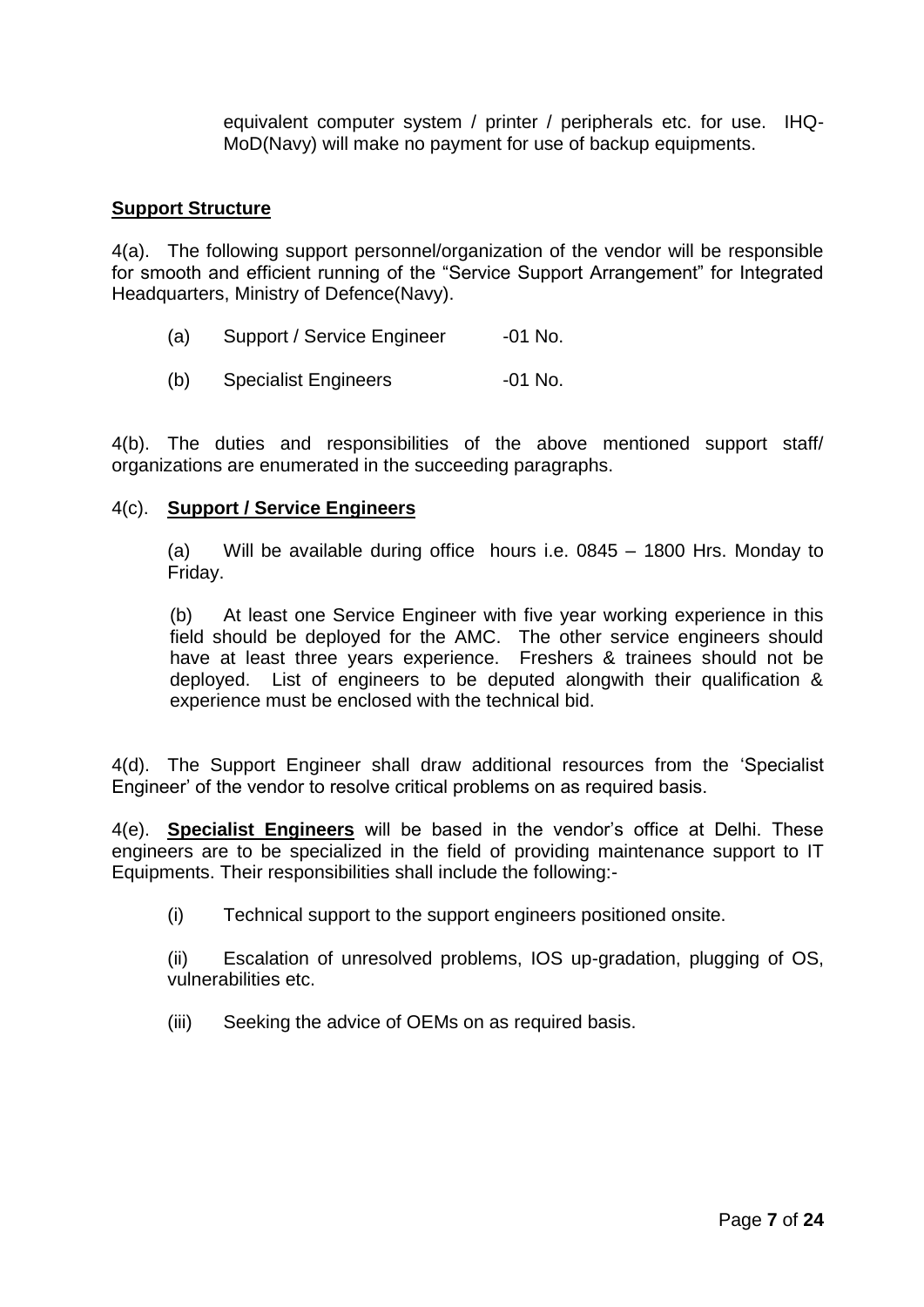### **Reserve Spares Plan**

5. The vendor has to make spares plan, at their cost, for supporting IT equipments of UIDAI HQ. These spares will be utilized by the vendor to support the system as explained below:-

(a) The vendor will stock critical spares at its facility to take care of replacements of the failed components. These spares are the property of the vendor and can be used by the vendor as per their requirements.

(b) In case of Hardware failure, the vendor will diagnose parts and replace it. If requisite parts are not available in stocks, the vendor will provide an equivalent standby part within the time frame to meet the service level commitments and configure the standby part as per the running set up.

(c) The replaced part may be of a different make but will not be of inferior specification. User shall handover the defective part to the vendor as soon as the new part is replaced, except in the case of **Hard Disk drives and other magnetic or optical media where operational Data was ever recorded before the failure of the part**.

(d) The vendor will periodically review the spare plan in consultation with the user quarterly.

#### **Exclusions**

6. The service here under does not cover maintenance services required to repair the damages to equipment arising out of:-

(a) Fire, floods, windstorm, riots, strikes, acts of god, rodents, acts of the state or acts of the public enemy or any event beyond the control of the vendor.

(b) Attachment of non-vendor equipment or alteration of the equipment.

(c) Causes external to the equipment that is not supplied by the vendor.

**7. Delivery Period** - Delivery period for supply of items would be 07 days from the effective date of contract. Please note that Contract can be cancelled unilaterally by the Buyer in case items are not received within the contracted delivery period. Extension of contracted delivery period will be at the sole discretion of the Buyer, with applicability of LD clause.

**8. Consignee Details** – Administration Division, UIDAI (HQ), New Delhi.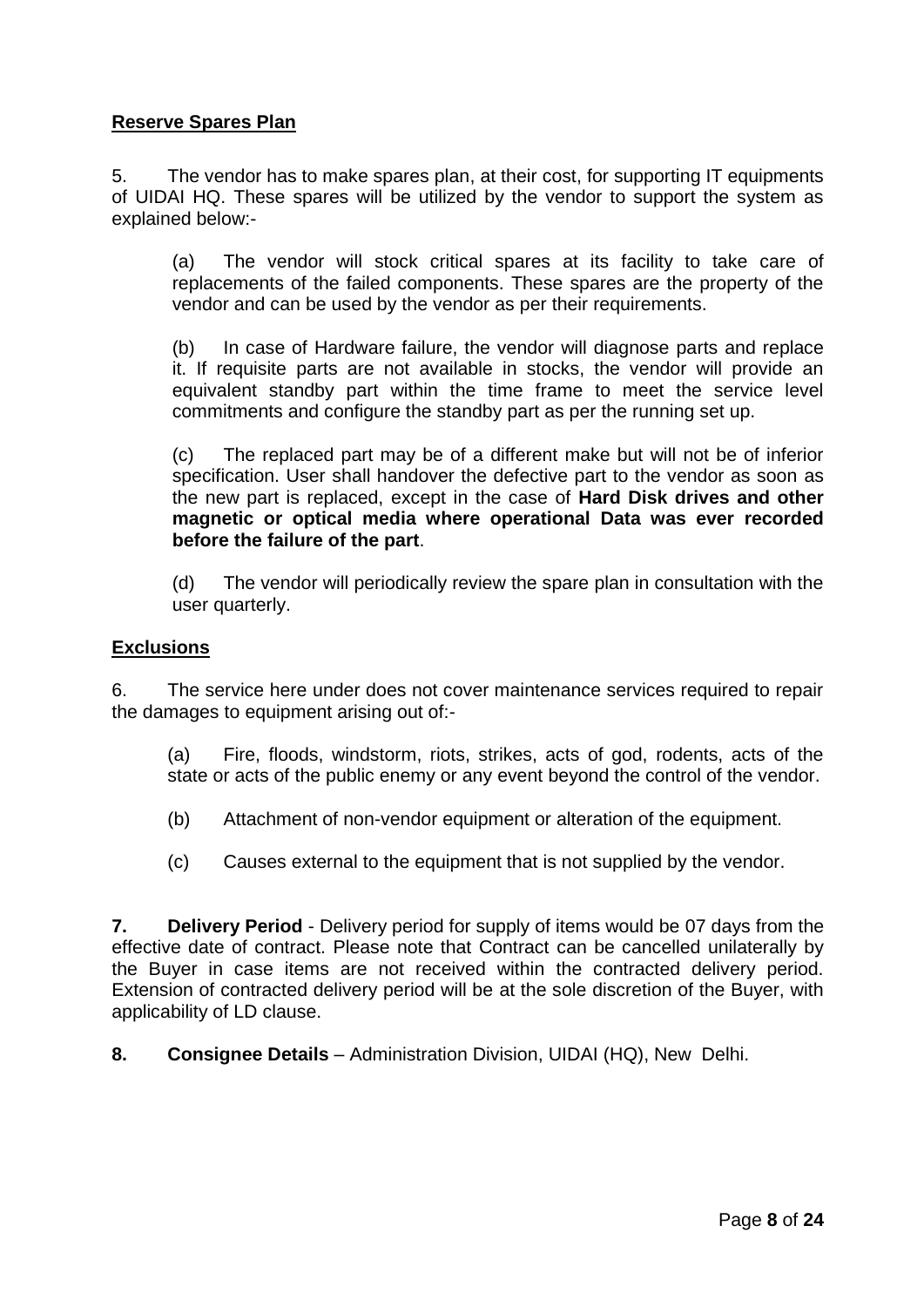## **Chapter III – Standard Conditions of RFP**

*The Bidder is required to give confirmation of their acceptance of the Standard Conditions of the Request for Proposal mentioned below which will automatically be considered as part of the Contract concluded with the successful Bidder (i.e. Seller in the Contract) as selected by the Buyer. Failure to do so may result in rejection of the Bid submitted by the Bidder.*

1. **Law**: The Contract shall be considered and made in accordance with the laws of the Republic of India. The contract shall be governed by and interpreted in accordance with the laws of the Republic of India.

2. **Effective Date of the Contract**: The contract shall come into effect on the date of signatures of both the parties on the contract (Effective Date) and shall remain valid until the completion of the obligations of the parties under the contract. The deliveries and supplies and performance of the services shall commence from the effective date of the contract.

3. **Arbitration**: All disputes or differences arising out of or in connection with the Contract shall be settled by bilateral discussions. Any dispute, disagreement or question arising out of or relating to the Contract or relating to construction or performance, which cannot be settled amicably, may be resolved through arbitration. The standard clause of arbitration is as per Form DPM-7. (Available in MoD website and can be provided on request).

4. **Penalty for use of Undue influence**: The Seller undertakes that he has not given, offered or promised to give, directly or indirectly, any gift, consideration, reward, commission, fees, brokerage or inducement to any person in service of the Buyer or otherwise in procuring the Contracts or forbearing to do or for having done or forborne to do any act in relation to the obtaining or execution of the present Contract or any other Contract with the Government of India for showing or forbearing to show favour or disfavour to any person in relation to the present Contract or any other Contract with the Government of India. Any breach of the aforesaid undertaking by the Service Provider or any one employed by him or acting on his behalf (whether with or without the knowledge of the Service Provider) or the commission of any offers by the Service Provider or anyone employed by him or acting on his behalf, as defined in Chapter IX of the Indian Penal Code, 1860 or the Prevention of Corruption Act, 1986 or any other Act enacted for the prevention of corruption shall entitle the Buyer to cancel the contract and all or any other contracts with the Service Provider and recover from the Service Provider the amount of any loss arising from such cancellation. A decision of the Buyer or his nominee to the effect that a breach of the undertaking had been committed shall be final and binding on the Service Provider. Giving or offering of any gift, bribe or inducement or any attempt at any such act on behalf of the Service Provider towards any officer/employee of the Buyer or to any other person in a position to influence any officer/employee of the Buyer for showing any favour in relation to this or any other contract, shall render the Service Provider to such liability/ penalty as the Buyer may deem proper, including but not limited to termination of the contract, imposition of penal damages, forfeiture of the Bank Guarantee and refund of the amounts paid by the Buyer.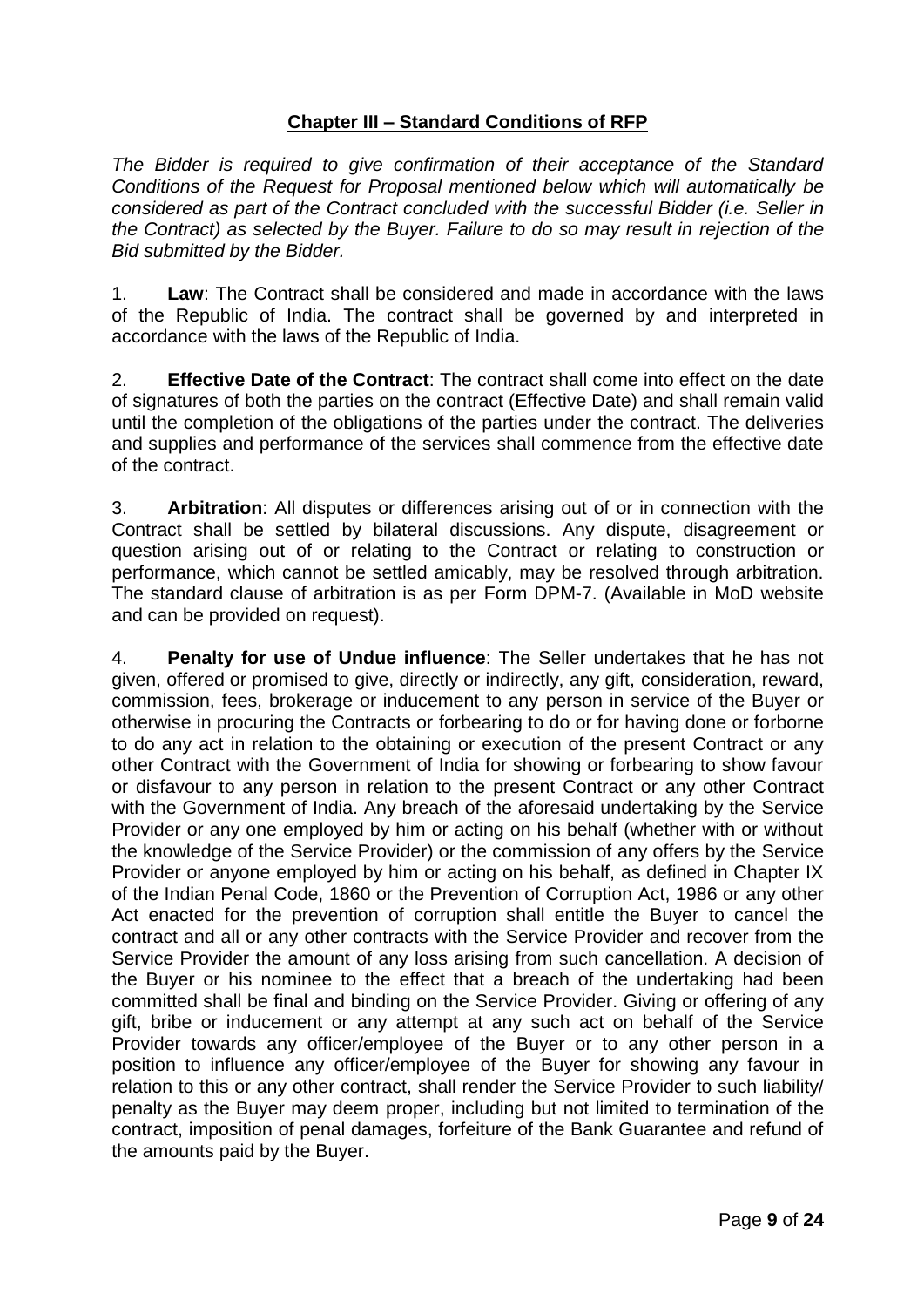5. **Agents / Agency Commission**: The Service Provider confirms and declares to the Buyer that the Service Provider is the original manufacturer of the stores/provider of the services referred to in this Contract and has not engaged any individual or firm, whether Indian or foreign whatsoever, to intercede, facilitate or in any way to recommend to the Government of India or any of its functionaries, whether officially or unofficially, to the award of the contract to the Service Provider; nor has any amount been paid, promised or intended to be paid to any such individual or firm in respect of any such intercession, facilitation or recommendation. The Service Provider agrees that if it is established at any time to the satisfaction of the Buyer that the present declaration is in any way incorrect or if at a later stage it is discovered by the Buyer that the Service Provider has engaged any such individual/firm, and paid or intended to pay any amount, gift, reward, fees, commission or consideration to such person, party, firm or institution, whether before or after the signing of this contract, the Service Provider will be liable to refund that amount to the Buyer. The Service Provider will also be debarred from entering into any supply Contract with the Government of India for a minimum period of five years. The Buyer will also have a right to consider cancellation of the Contract either wholly or in part, without any entitlement for compensation to the Service Provider who shall in such an event be liable to refund all payments made by the Buyer in terms of the Contract along with interest at the rate of 2% per annum above LIBOR rate. The Buyer will also have the right to recover any such amount from any contracts concluded earlier with the Government of India.

6. **Access to Books of Accounts**: In case it is found to the satisfaction of the Buyer that the Service Provider has engaged an Agent or paid commission or influenced any person to obtain the contract as described in clauses relating to Agents/Agency Commission and penalty for use of undue influence, the Service Provider, on a specific request of the Buyer, shall provide necessary information/ inspection of the relevant financial documents/information.

7. **Non-disclosure of Contract documents**: Except with the written consent of the Buyer/ Service Provider, other party shall not disclose the contract or any provision, specification, plan, design, pattern, sample or information thereof to any third party.

8. **Liquidated Damages**: In the event of the Service Provider's failure to submit the Bonds, Guarantees and Documents, supply the stores/goods and conduct trials, installation of equipment, training, etc as specified in this contract, the Buyer may, at his discretion, withhold any payment until the completion of the contract. The BUYER may also deduct from the SERVICE PROVIDER as agreed, liquidated damages to the sum of 0.5% of the contract price of the delayed/undelivered stores/services mentioned above for every week of delay or part of a week, subject to the maximum value of the Liquidated Damages being not higher than 10% of the value of delayed stores.

9. **Termination of Contract**: The Buyer shall have the right to terminate this Contract in part or in full in any of the following cases :-

(a) The delivery of the material/services is delayed for causes not attributable to Force Majeure for more than (15 Days) after the scheduled date of delivery.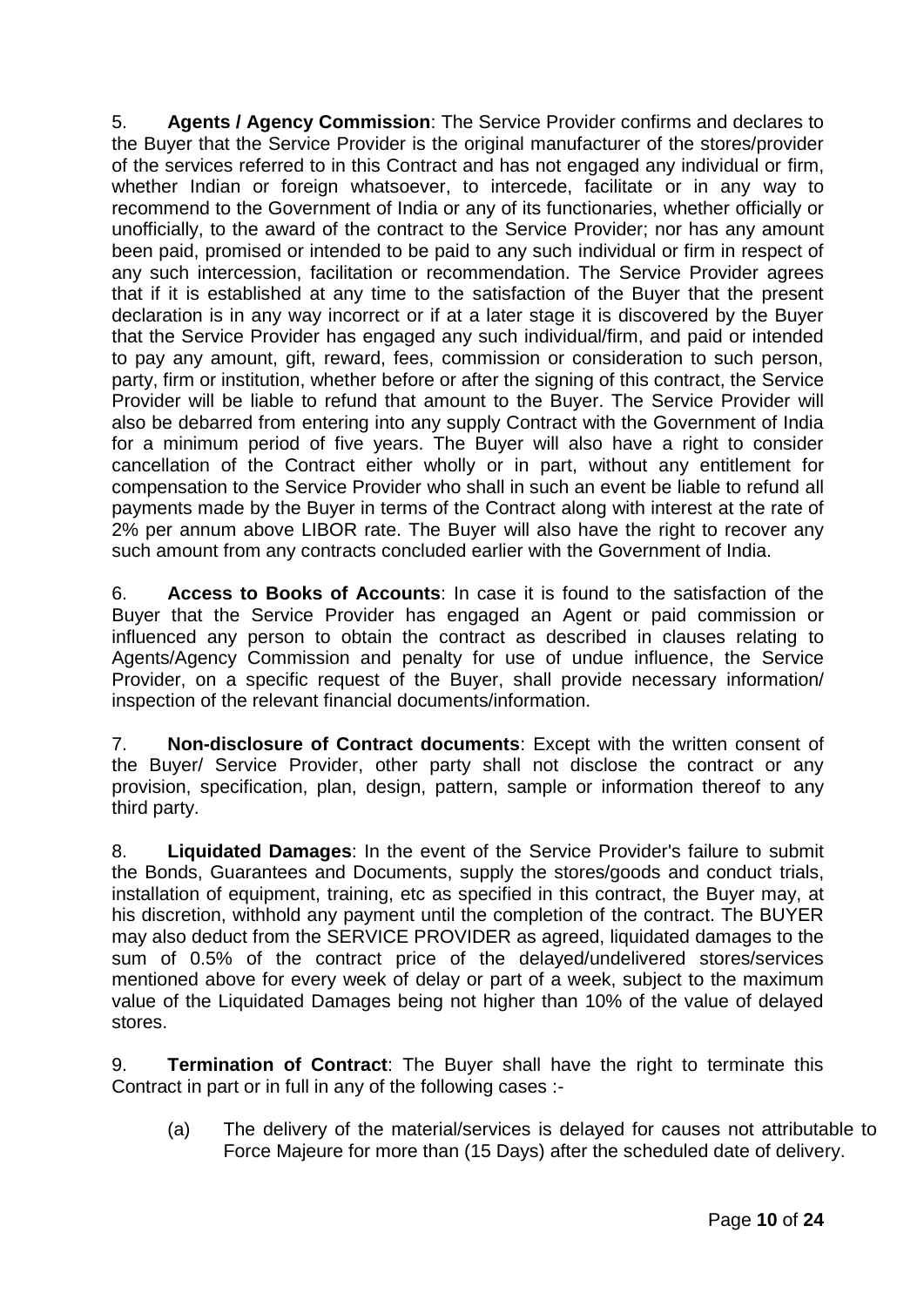(b) The Successful Bidder (lowest bidder) is declared bankrupt or becomes insolvent.

(c) The delivery of material / services is delayed due to causes of Force Majeure by more than (**01** month) provided Force Majeure clause is included in contract.

(d) The UIDAI has noticed that the Successful Bidder(lowest bidder) has utilised the services of any Indian/Foreign agent in getting this contract and paid any commission to such individual/company etc.

(e) As per decision of the Arbitration Tribunal.

10. **Notices**: Any notice required or permitted by the contract shall be written in the English language and may be delivered personally or may be sent by FAX or registered pre-paid mail/airmail, addressed to the last known address of the party to whom it is sent.

11. **Transfer and Sub-letting**: The Service Provider has no right to give, bargain, sell, assign or sublet or otherwise dispose of the Contract or any part thereof, as well as to give or to let a third party take benefit or advantage of the present Contract or any part thereof.

12. **Patents and other Industrial Property Rights**: The prices stated in the present Contract shall be deemed to include all amounts payable for the use of patents, copyrights, registered charges, trademarks and payments for any other industrial property rights. The Sellar/Service Provider shall indemnify the Buyer against all claims from a third party at any time on account of the infringement of any or all the rights mentioned in the previous paragraphs, whether such claims arise in respect of manufacture or use. The Sellar/Service Provider shall be responsible for the completion of the supplies including spares, tools, technical literature and training aggregates irrespective of the fact of infringement of the supplies, irrespective of the fact of infringement of any or all the rights mentioned above.

13 **Amendments**: No provision of present Contract shall be changed or modified in any way (including this provision) either in whole or in part except by an instrument in writing made after the date of this Contract and signed on behalf of both the parties and which expressly states to amend the present Contract.

## 14. **Taxes and Duties - In respect of Indigenous bidders**

#### **(a) General**

(i). If Bidder desires to ask for excise duty or Sales Tax / VAT extra, the same must be specifically stated. In the absence of any such stipulation, it will be presumed that the prices include all such charges and no claim for the same will be entertained.

(ii). If reimbursement of any Duty/Tax is intended as extra over the quoted prices, the Bidder must specifically say so. In the absence of any such stipulation it will be presumed that the prices quoted are firm and final and no claim on account of such duty/tax will be entrained after the opening of tenders.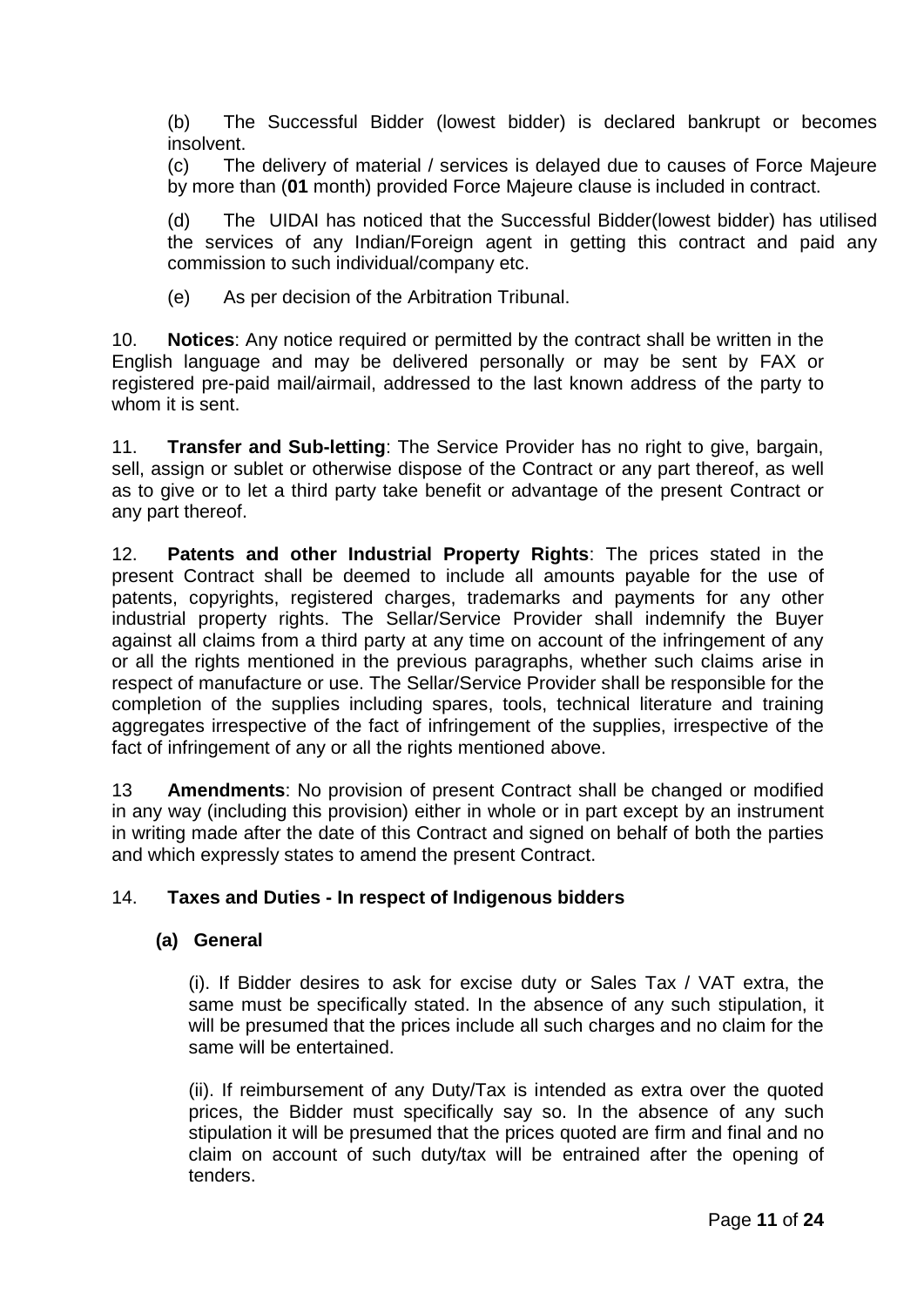(iii). If a Bidder chooses to quote a price inclusive of any duty/tax and does not confirm inclusive of such duty/tax so included is firm and final, he should clearly indicate the rate of such duty/tax and quantum of such duty/tax included in the price. Failure to do so may result in ignoring of such offers summarily.

(iv). If a Bidder is exempted from payment of any duty/tax upto any value of supplies from them, he should clearly state that no such duty/tax will be charged by him up to the limit of exemption which he may have. If any concession is available in regard to rate/quantum of any Duty/tax, it should be brought out clearly. Stipulations like, the said duty/tax was presently not applicable but the same will be charged if it becomes leviable later on, will not be accepted unless in such cases it is clearly stated by a Bidder that such duty/tax will not be charged by him even if the same becomes applicable later on. In respect of the Bidders, who fail to comply with this requirement, their quoted prices shall be loaded with the quantum of such duty/tax which is normally applicable on the item in question for the purpose of comparing their prices with other Bidders.

(v). Any change in any duty/tax upward/downward as a result of any statutory variation in excise taking place within contract terms shall be allowed to the extent of actual quantum of such duty/tax paid by the supplier. Similarly, in case of downward revision in any duty/tax, the actual quantum of reduction of such duty/tax shall be reimbursed to the Buyer by the Sellar/Service Provider. All such adjustments shall include all reliefs, exemptions, rebates, concession etc. if any obtained by the Service Provider.

- **(b) Customs Duty Not applicable**
- **(c) Excise Duty – Not Applicable.**
- **(d) Sales Tax / VAT -- Not Applicable**

15. **Performance Guarantee**: The Bidder will be required to furnish a Performance Guarantee by way of Bank Guarantee through a public sector bank or a private sector bank authorized to conduct government business for a sum equal to 10% of the annual maintenance contract value. Performance Bank Guarantee should be valid up to 60 days beyond the date of expiry of maintenance contract.

16. **Option Clause (where applicable)**: The contract will have an Option Clause, wherein the Buyer can exercise an option to procure an additional 50% of the original contracted quantity in accordance with the same terms & conditions of the present contract. This will be applicable within the currency of contract. The Bidder is to confirm the acceptance of the same for inclusion in the contract. It will be entirely the discretion of the Buyer to exercise this option or not.

## 17. **Repeat Order Clause (where applicable)** – Not Applicable.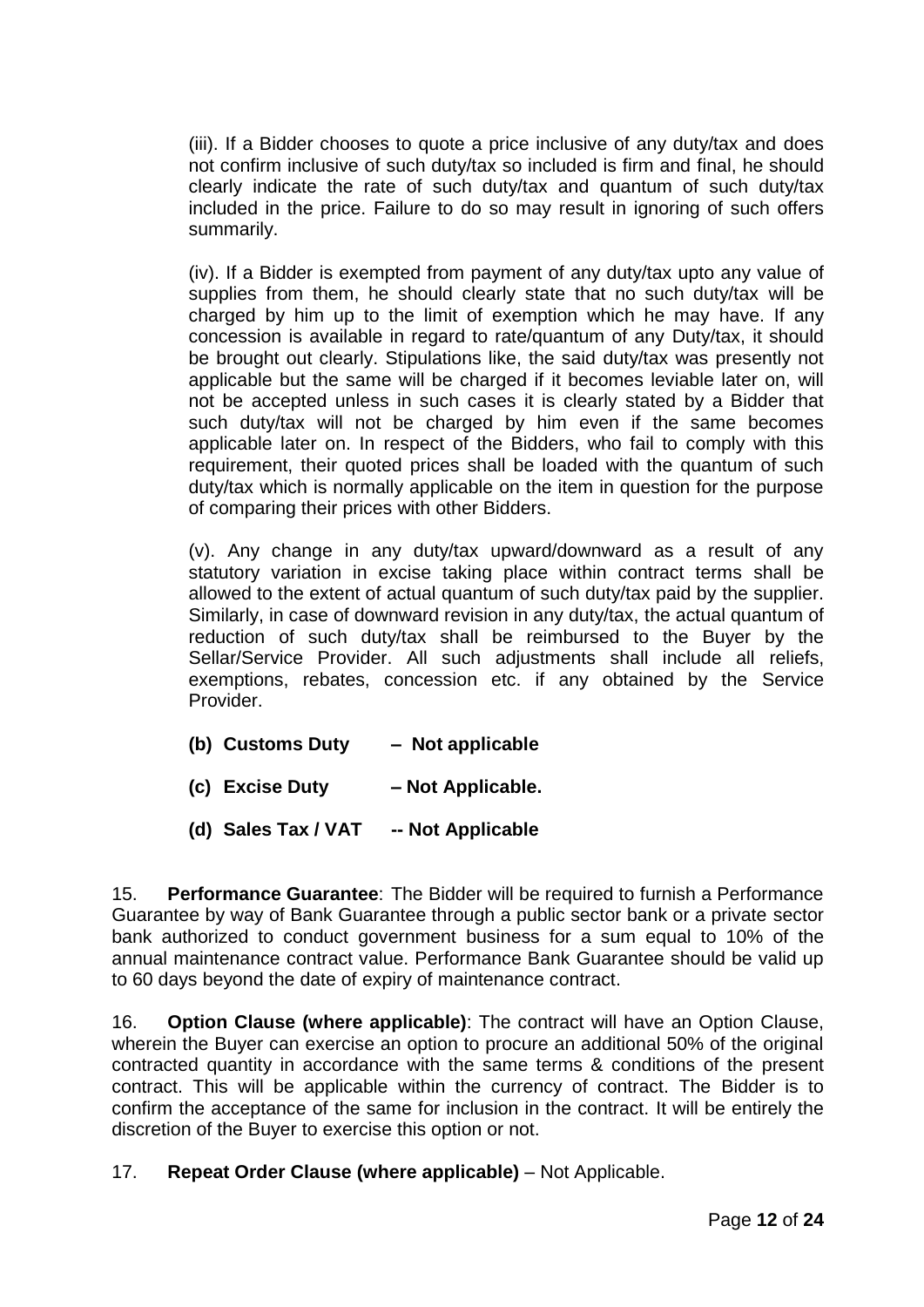### 18. **Tolerance Clause (where applicable)** – Not Applicable.

19. **Payment Terms –** Payment for providing FMS will be made upon completion of calendar month on pro rata basis of the accepted bid price. It will be mandatory for the Bidders to indicate their bank account numbers and other relevant e-payment details so that payments could be made through ECS/EFT mechanism instead of payment through cheques, wherever feasible. The payment will be made as per the following terms, on production of the requisite documents:

(a) Given the fact that the contactor is under legal obligation to pay due wages as the requirements of law, the successful bidder shall be expected to make payment to the Residents Engineers under Electronic Fund Transfer System. The Agency (successful bidder) shall pay for all legal charges/contributions to statutory authorities. Besides the Agency (successful bidder) shall be obliged to satisfy empowered officer about continued labour law compliance as and when required by empowered officer.

(b) The payment to the service provider shall be made as per actual and not exceeding quoted price (supported by ECS statement duly verified by bank official). The deployment of manpower may vary as per need basis and would be assessed on dynamic basis. Monthly assessment and review shall be made.

(c) The Agency (successful bidder) shall raise bill for the services provided for a calendar month within 7 working days of succeeding month of such services. Disputed amount or amount on which clarification is required may be held up till the time matter is sorted out.

(d) Bill should be submitted to the Administration Division before 5.00 p.m. otherwise bill will be deemed to be submitted on the next working day.

(e) Payment from UIDAI shall be made by electronic fund transfer to the Agency's account by NEFT or RTGS for which purpose Agency is required to submit their complete bank details.

It is noteworthy that while considering the attendance and availability of the Engineers, their working hours will also be considered for evaluation and non – compliance with the mentioned hours of work would be penalized.

(g) Conveyance, per-diem, travel, lodging expenses may be reimbursed to the Agency (successful bidder) on actual basis subject to needs of UIDAI and prior approval of UIDAI before incurring such expenses. The Agency (successful bidders) shall submit bills for these expenses for reimbursement.

(h) Penalty would be in terms of part of the salary / payment, which would be deducted and reflected in month's payment.

(i) All liabilities such as wages, ESI, PF, Bonus and other statutory requirements of the staff on duty will be borne by Agency (successful bidder).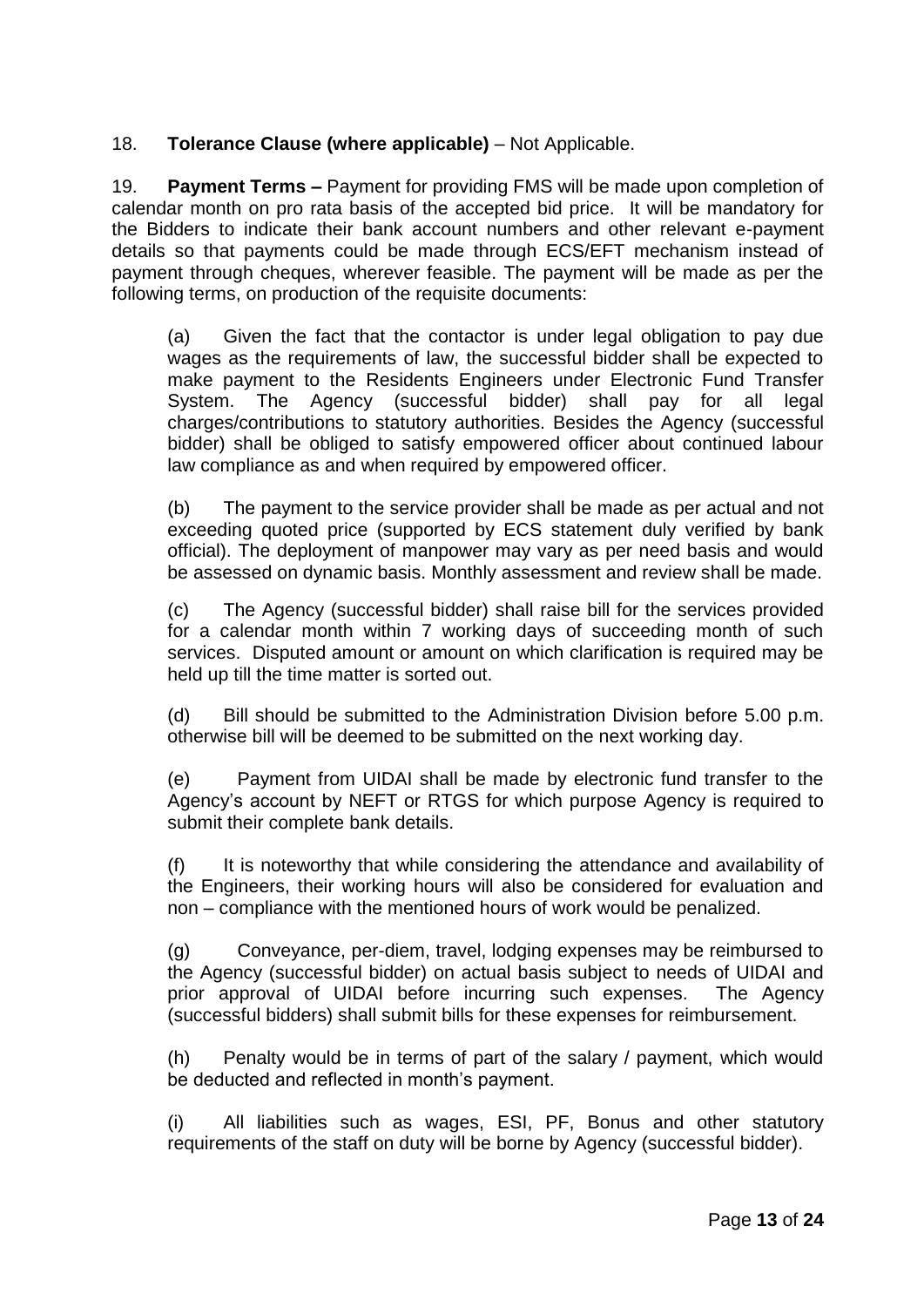(j) Bills for payment must be submitted with following documents for further processing of the bill:

(k) ECS Statement duly verified by the bank official for monthly salary payment in the bank account of Resident Engineers deputed to UIDAI as per schedule 18 of SOR on or before 07th of every month by the service provider (as a proof of compliance to ensure that monthly salary paid is not less than the statutory provision of minimum wages act as applicable in Delhi for the respective category of worker, and as being charged from UIDAI, the employee shall be paid at least the quoted).

(l) The payment to the Agency (Successful Bidder) shall be released only after verification of the contracted service through a checking mechanism enforced by Designate Inspection Committee or Authority or any person nominated by or on behalf of the UIDAI to assess the performance of the Agency (successful bidder), both in terms of quantity and quality.

(m) Amount of LD / Risk Expense etc., if any, will be deducted from the billing amount.

20. **Advance Payments**: No advance payment(s) will be made in any case whatsoever.

21. **Paying Authority**:

### **PAO, UIDAI HQ, Planning Commission, 2nd Floor, Tower-1, Jeevan Bharti Building, Connaught Place, New Delhi – 110 001.**

The payment of bills will be made on submission of the following documents, whichever applicable, by the Agency (successful bidder) to the Paying Authority along with the bill:

- i. Ink-signed copy of contingent bill / Agency (successful bidder)'s bill.
- ii. Ink-signed copy of Commercial invoice / Agency (successful bidder)'s bill.
- iii. Copy of Contract with U.O. number and date of IFA's concurrence, where required under delegation of powers.
- iv. Performance Bank guarantee / Indemnity bond where applicable.
- v. Details for electronic payment viz Account holder's name, Bank name, Branch name and address, Account type, Account number, IFSC code, MICR code (if these details are not incorporated in contract).
- vi. Any other document / certificate that may be provided for in the contract.
- vii. User Acceptance, where applicable.
- viii. Photocopy of PBG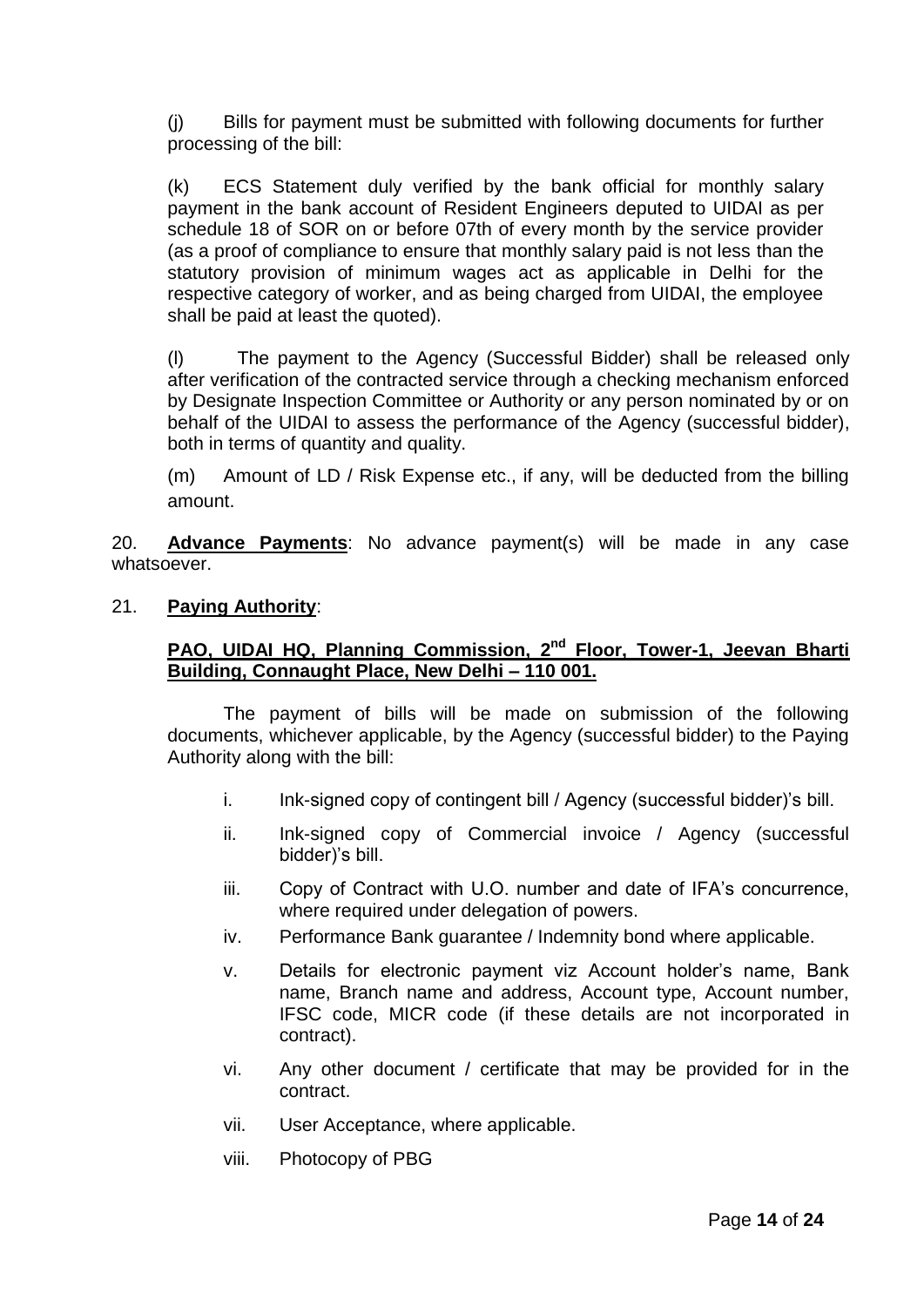22. **Fall Clause -** The following fall clause will form part of the contract placed on successful Bidder –

a. The price charged for the stores supplied or services provided under the contract by the Service Provider shall in no event exceed the lowest prices at which the Service Provider sells the stores or offer to sell stores of identical description to any persons/Organisation including the or any department of the Central government or any Department of state government or any statutory undertaking the central or state government as the case may be during the period till performance of all supply Orders placed during the currency of the rate contract is completed.

b. If at any time, during the said period the Service Provider reduces the sale price, sells or offer to sell such stores to any person/organisation including the Buyer or any Deptt, of central Govt. or any Department of the State Government or any Statutory undertaking of the Central or state Government as the case may be at a price lower than the price chargeable under the contract, the shall forthwith notify such reduction or sale or offer of sale to the Director general of Supplies & Disposals and the price payable under the contract for the stores of such reduction of sale or offer of the sale shall stand correspondingly reduced. The above stipulation will, however, not apply to:--

i. Exports by the Service Provider.

ii. Sale of goods as original equipment at price lower than lower than the prices charged for normal replacement.

iii. Sale of goods such as drugs which have expiry dates.

iv. Sale of goods at lower price on or after the date of completion of sale/placement of the order of goods by the authority concerned under the existing or previous Rate Contracts as also under any previous contracts entered into with the Central or State Govt. Depts, including their undertakings excluding joint sector companies and/or private parties and bodies.

#### **23. Risk & Expense clause –**

**a**. Should the stores/Services provided or any instalment thereof not be delivered within the time or times specified in the contract documents, or if defective delivery is made in respect of the stores or any instalment thereof, the Buyer shall after granting the Service Provider 45 days to cure the breach, be at liberty, without prejudice to the right to recover liquidated damages as a remedy for breach of contract, to declare the contract as cancelled either wholly or to the extent of such default.

b. In case of a material breach that was not remedied within 45 days, the BUYER shall, having given the right of first refusal to the SERVICE PROVIDER be at liberty to purchase, manufacture, or procure from any other source as he thinks fit, other stores of the same or similar description to make good:-

- (i). Such default.
- (ii) In the event of the contract being wholly determined the balance of the stores remaining to be delivered thereunder.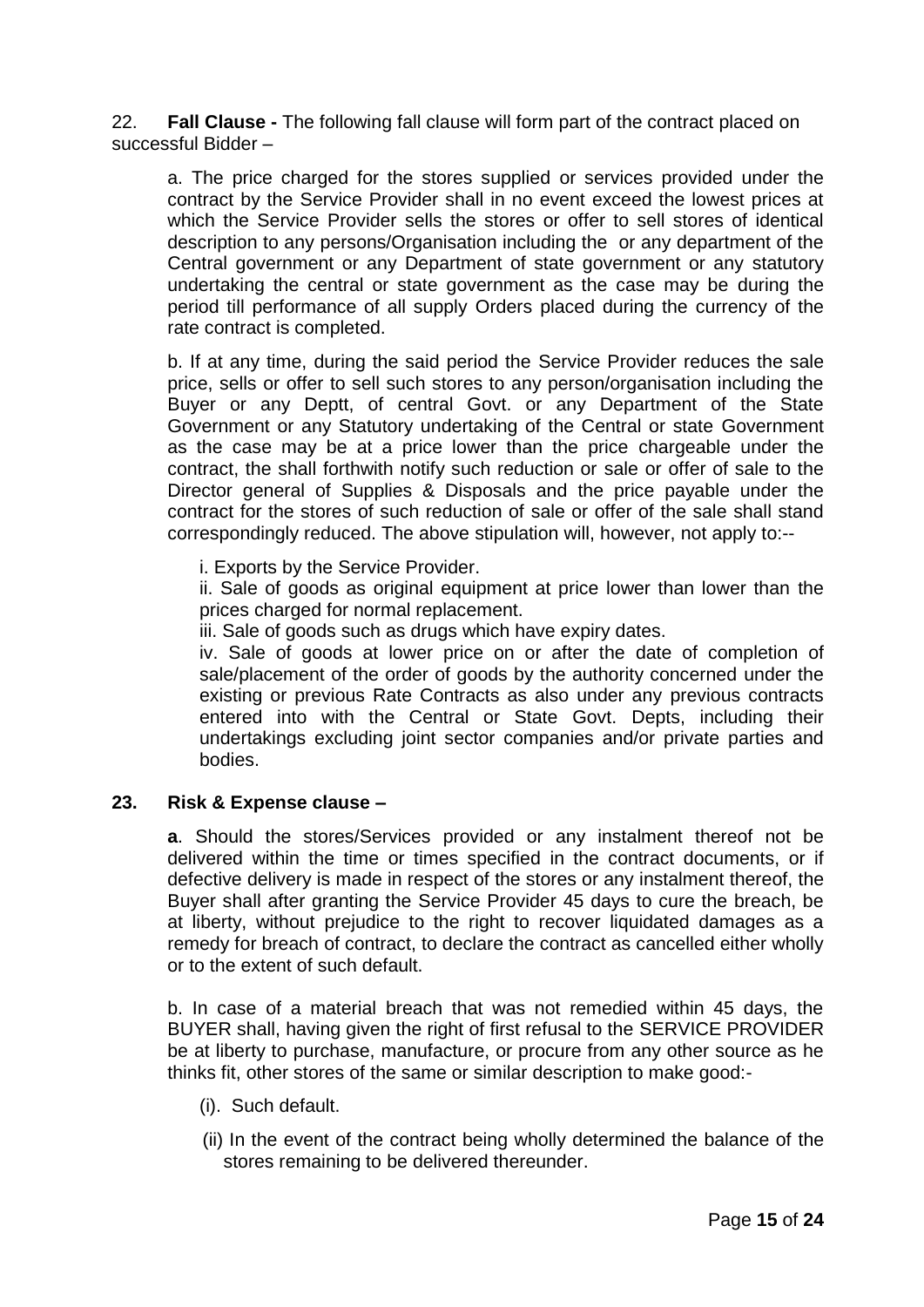c. Any excess of the purchase price, cost of manufacturer, or value of any stores procured or services provided from any other supplier as the case may be, over the contract price appropriate to such default or balance shall be recoverable from the SERVICE PROVIDER. Such recoveries shall not exceed **50%** of the value of the contract."

24. **Transportation**: The successful bidder will be responsible for bearing all transportation costs to the Consignee Premises unless any deviations are mutually agreed upon by the BUYER and SERVICE PROVIDER–

25. **Inspection Authority**: The Inspection will be carried out by UIDAI HQ or any officer nominated by him. The mode of Inspection will be Departmental Inspection / User Inspection.

26. The prospective bidder shall inspect all the IT equipments to be covered under AMC before bidding.

27. **The IT equipments presently under warranty shall be covered under AMC by the successful bidder automatically on expiry of such warranty period without making any further reference to this effect.**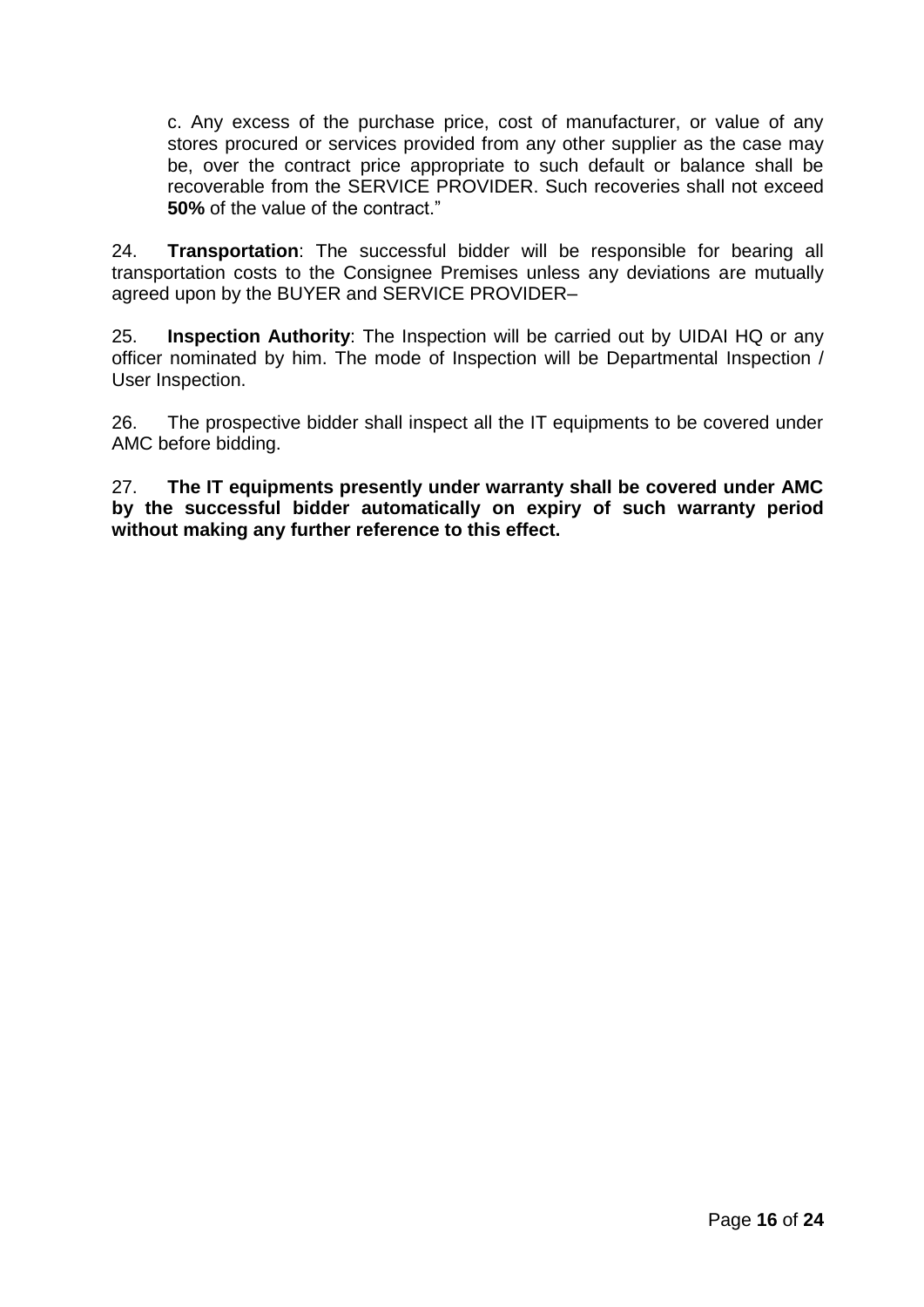## **Chapter- IV – Specifications and Allied Technical Details**

**1. Eligibility Criteria:** The bidder fulfilling the following eligibility criterion will considered for opening of their Financial-Bids:-

(a) The bidder may be an Indian firm, a partnership firm or a proprietary firm with 2 years experience. The requisite deed of formation/association/registration etc. should be submitted in support to establish legal entity/credentials of the bidders.

(b) The bidder must be in the business of providing AMC of IT Equipments for the period of at least last 5 years in Govt./Semi Govt/PSU organizations. Proof of successful execution along-with certified copies of the Award of Work/Agreement executed for providing of identical/similar Services to other organizations in the recent past.

(c) Average annual financial turnover during the last three years, ending  $31<sup>st</sup>$  March of the previous financial year from the date of opening of technicalbid, should not be less than **Rs. 25 Lakhs**. Documentary evidence to this effect duly attested should be submitted alongwith the technical bid.

(d) The bidder must have successfully executed similar nature of contract (viz. AMC of IT Equipments) to Govt. organizations with consolidated value of the contract not less than **Rs 10 Lakhs** during last three financial years. As documentary evidence, copies of supply orders alongwith satisfactory contract / order execution report(s) issued by the concerned organization should be enclosed by the bidder with the Technical-Bid.

(f) Bidder must have valid VAT / Sales Tax Registration Certificate. A copy of the certificate alongwith receipt of the last premium paid should be enclosed with the Technical-Bid.

(g) Bidder must possess valid PAN Card. A copy of the same should be enclosed with the Technical-Bid.

(h) The Bidder must undertake to provide requisite manpower with desired qualifications and experience as per the requirement of UIDAI as may be required from time to time.

2. Technical bid format is placed at **Appendix 'B'** to this Tender Enquiry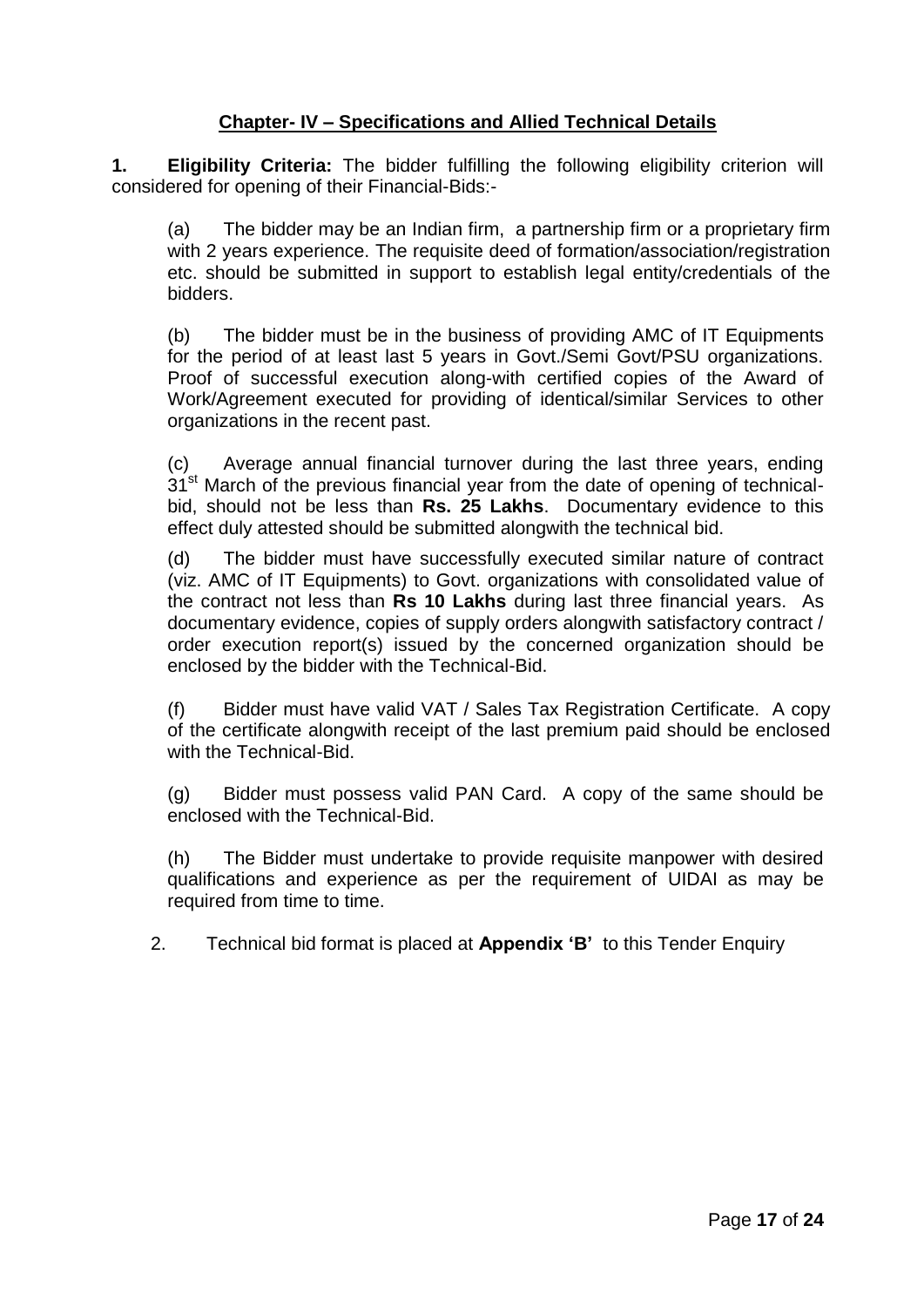### **Chapter V – Evaluation Criteria & Price Bid issues**

#### 1. **Evaluation Criteria -** The broad guidelines for evaluation of Bids will be as follows:-

a. Only those Bids will be evaluated which are found to be fulfilling all the eligibility and qualifying requirements of the RFP, both technically and commercially.

b. In respect of Two-Bid system, the technical Bids forwarded by the Bidders will be evaluated by the Buyer with reference to the technical characteristics of the equipment as mentioned in the RFP. The compliance of Technical Bids would be determined on the basis of the parameters specified in the RFP. The Price Bids of only those Bidders will be opened whose Technical Bids would clear the technical evaluation.

c. The Lowest Bid will be decided upon the lowest price quoted by the particular Bidder as per the Price Format given at Para 2 below. The consideration of taxes and duties in evaluation process will be based on all taxes and duties (including those for which exemption certificates are issued) quoted by the Bidders will be considered. The ultimate cost to the Buyer would be the deciding factor for ranking of Bids.

d. The Bidders are required to spell out the rates of VAT, Service Tax, etc in unambiguous terms; otherwise their offers will be loaded with the maximum rates of duties and taxes for the purpose of comparison of prices. In the absence of any such stipulation it will be presumed that the prices quoted are firm and final and no claim on account of such duties will be entrained after the opening of tenders. If a Bidder chooses to quote a price inclusive of any duty and does not confirm inclusive of such duty so included is firm and final, he should clearly indicate the rate of such duty and quantum of excise duty included in the price. Failure to do so may result in ignoring of such offers summarily.

e. If there is a discrepancy between the unit price and the total price that is obtained by multiplying the unit price and quantity, the unit price will prevail and the total price will be corrected. If there is a discrepancy between words and figures, the amount in words will prevail for calculation of price.

f. **The lowest bid will be decided based on 'Overall L1 mentioned at Appendix 'C'.** The Purchaser shall award the purchase order to the bidder whose offer has been determined to be the lowest evaluated bid for bid as a whole and is substantially responsive to the bidding documents, provided further that the bidder is determined to be qualified to perform the Contract satisfactorily.

g. The Lowest Acceptable Bid will be considered further for placement of contract / Supply Order after complete clarification and price negotiations as decided by the Purchaser (UIDAI). The Purchaser (UIDAI) also reserves the right to do Apportionment of Quantity, if it is convinced that Lowest Bidder is not in a position to supply full quantity in stipulated time.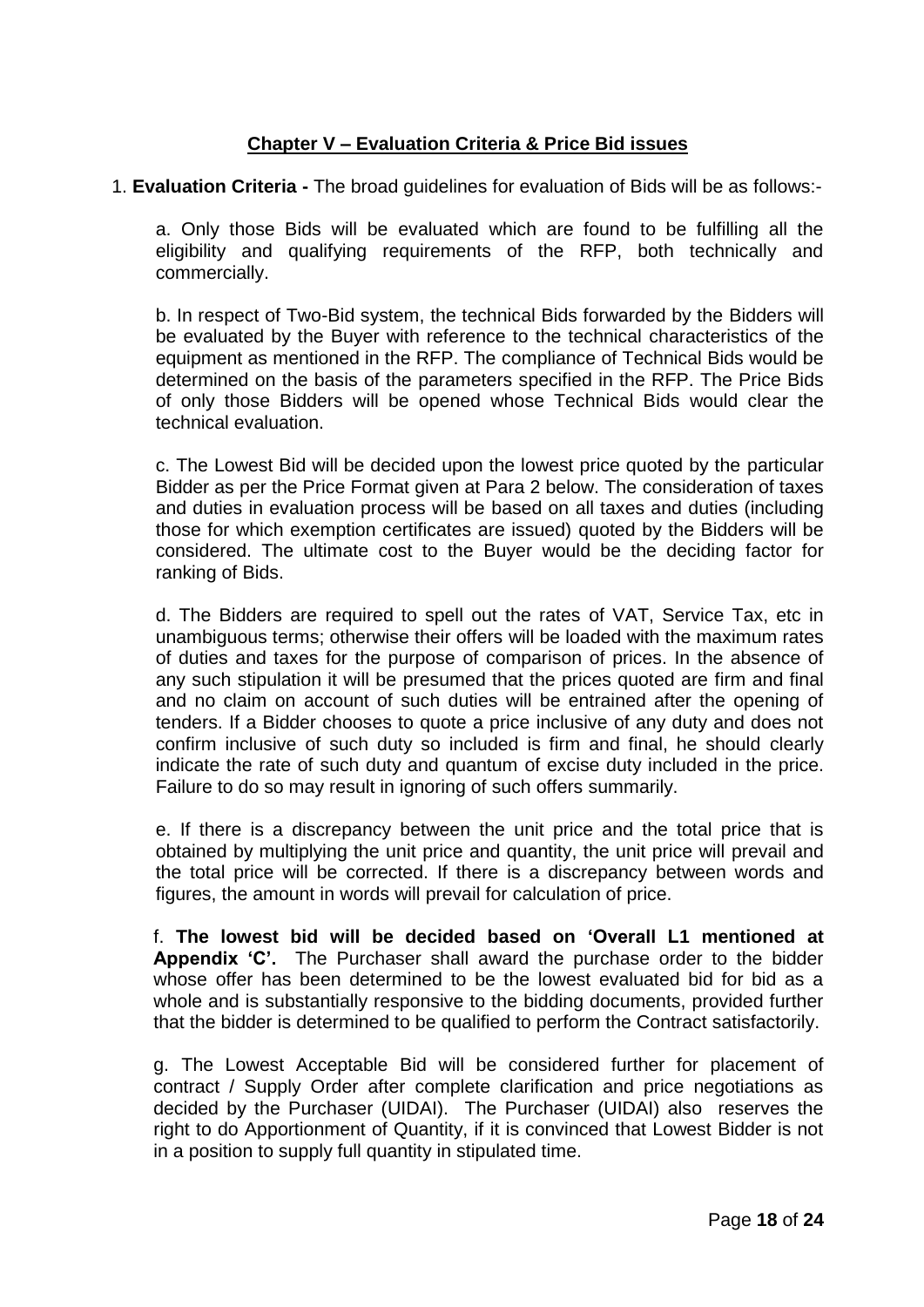# **Appendix 'A'**

# **1. Desktops PC**

| Sno.         | <b>Model</b>         | QTY. | <b>Warranty Status</b>          |
|--------------|----------------------|------|---------------------------------|
|              | HP COMPAQ 8000 ELITE | 50   | Warranty expired                |
| $\mathbf{2}$ | HCL-PRO SL 1280      | 20   | Warranty expired                |
| 3            | <b>HP 3090 PRO</b>   | 5    | Warranty expired                |
| 4            | HP ELITE 8100        | 78   | Will be added w.e.f. 14/2/2014  |
|              | HP 8000SFF SERIES    | 10   | Will be added w.e.f. 31/1/2015  |
| 6            | Dell-990             | 10   | Will be added w.e.f. 14/10/2015 |

## **2. Printers**

| Sno.           | <b>Model</b>                 | Qty.           | <b>Status</b>                  |
|----------------|------------------------------|----------------|--------------------------------|
| 1              | HP COLOR CP3505DN            | $\mathbf{1}$   | <b>Warranty Expired</b>        |
| $\overline{2}$ | CANNON MF4350D               | $\overline{2}$ | <b>Warranty Expired</b>        |
| 3              | CANNON MF-8050 CN            | $\overline{2}$ | <b>Warranty Expired</b>        |
| 4              | HP COLOR LASERJET CM1312 MFP | 5              | <b>Warranty Expired</b>        |
| 5              | HP COLOR LASERJET CM2320 MFP | 5              | <b>Warranty Expired</b>        |
| 6              | HP COLOR LASERJET CP1215     | $\mathbf{1}$   | <b>Warranty Expired</b>        |
| $\overline{7}$ | HP COLOR LASERJET CP2025     | $\mathbf{1}$   | <b>Warranty Expired</b>        |
| 8              | <b>HP DESKJET</b>            | $\mathbf{1}$   | <b>Warranty Expired</b>        |
| 9              | HP LASERJET 2055DN           | 3              | <b>Warranty Expired</b>        |
| 10             | HP LASERJET M1213NF MFP      | $\mathbf{1}$   | <b>Warranty Expired</b>        |
| 11             | HP LASERJET M1522NF          | 4              | <b>Warranty Expired</b>        |
| 12             | <b>HP LASERJET M2727NF</b>   | 6              | <b>Warranty Expired</b>        |
| 13             | <b>HP LASERJET MFD0195</b>   | $\mathbf{1}$   | <b>Warranty Expired</b>        |
| 14             | HP LASERJET P1505            | 19             | <b>Warranty Expired</b>        |
| 15             | HP LASERJET P1566            | 5              | <b>Warranty Expired</b>        |
| 16             | HP LASERJET P1606DN          | 18             | <b>Warranty Expired</b>        |
| 17             | HP LASERJET 1108             | 4              | <b>Warranty Expired</b>        |
| 18             | HP LASER JET 1536 DNF MFP    | 4              | Will be added w.e.f. 02-Feb-14 |

## **3. Online UPS**

| Sno. | <b>Model</b>                                               | Qty. | <b>Status</b>           |
|------|------------------------------------------------------------|------|-------------------------|
|      | Electronics & Control Power Systems<br>Pvt. Ltd. -- 20 KVA |      | <b>Warranty Expired</b> |
|      | Paradyne 5 KVA                                             |      | <b>Warranty Expired</b> |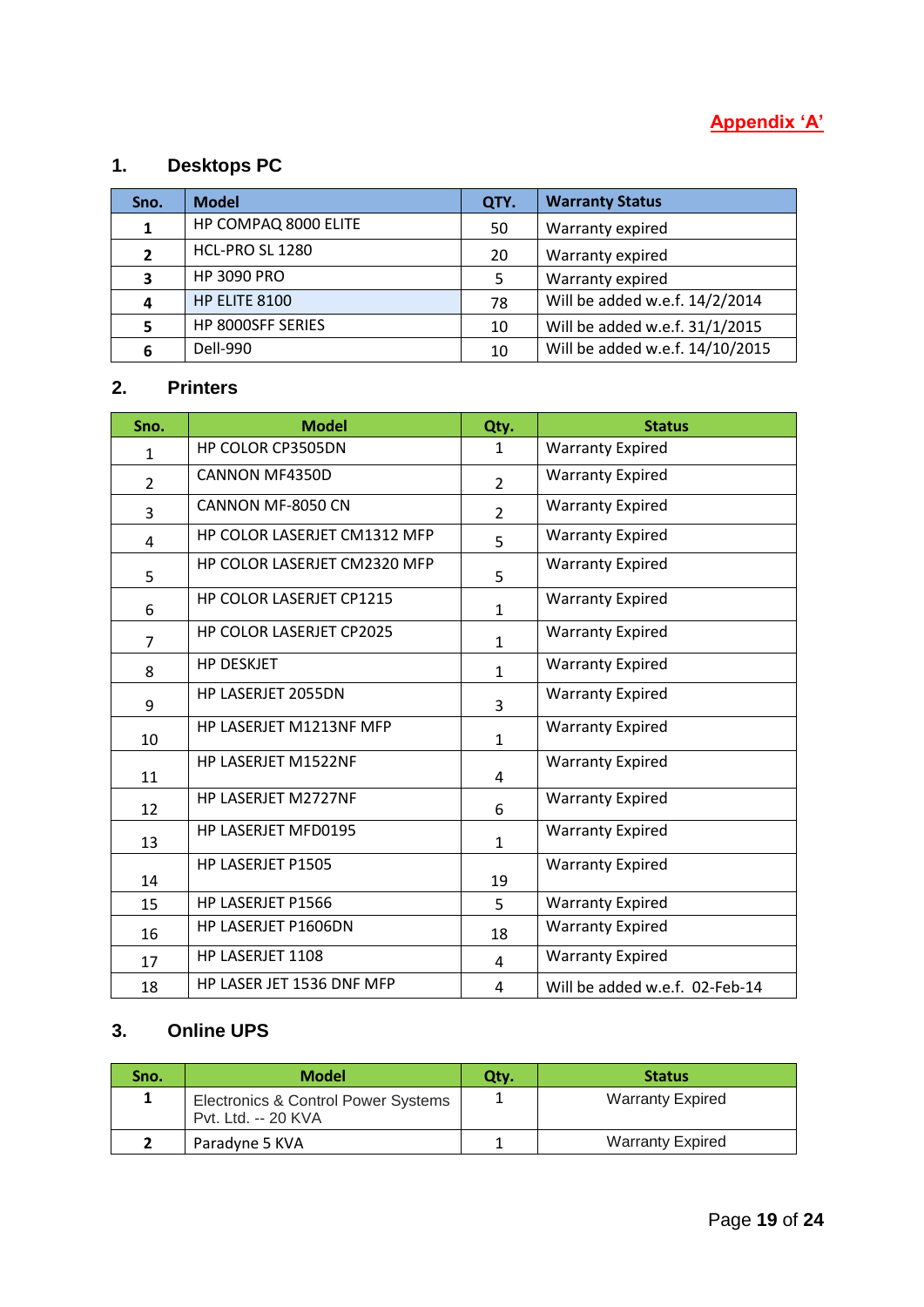## **4. Servers**

| Sno.           | <b>Model</b>                | Qty.         | <b>Status</b>                  |
|----------------|-----------------------------|--------------|--------------------------------|
| 1              | <b>HP PROLIANT DL380 G6</b> | 1            | <b>Warranty Expired</b>        |
| $\overline{2}$ | <b>HP PROLIANT DL380 G6</b> | 1            | <b>Warranty Expired</b>        |
| 3              | <b>HP PROLIANT DL380 G6</b> | 1            | <b>Warranty Expired</b>        |
| $\overline{4}$ | <b>HP PROLIANT DL380 G6</b> | 1            | <b>Warranty Expired</b>        |
| 5              | <b>HCL</b>                  | 1            | <b>Warranty Expired</b>        |
| 6              | <b>HP PROLIANT ML330 G6</b> | $\mathbf{1}$ | Will be added w.e.f. 29-Mar-15 |
| $\overline{7}$ | HP PROLIANT ML330 G6        | 1            | Will be added w.e.f. 29-Mar-15 |
| 8              | HP, DL - 180 G6             | 1            | Will be added w.e.f 12-Apr-15  |
| 9              | HP, DL - 180 G6             | 1            | Will be Added w.e.f 12-Apr-15. |

## **5. Scanners**

| Sno. | <b>Model</b>       | Qty. | <b>Status</b>           |
|------|--------------------|------|-------------------------|
|      | <b>HP Scanners</b> |      | <b>Warranty Expired</b> |

## **6. Switches and others**

| SNO. | <b>Model</b>                             | QTY. | <b>Status</b>           |
|------|------------------------------------------|------|-------------------------|
|      | L2 Switch (CISCO-2 Nos., HP-1 No.)       |      | <b>Warranty Expired</b> |
|      | Access Point(Cisco,Dlink,Tplink,Linksys) | 8    | <b>Warranty Expired</b> |
|      | Router (CISCO-ASR-1002F)                 |      | <b>Warranty Expired</b> |
| 4    | Firewall (Cisco-ASA5520)                 |      | <b>Warranty Expired</b> |
|      | Iron Port (CISCO-S370)                   |      | <b>Warranty Expired</b> |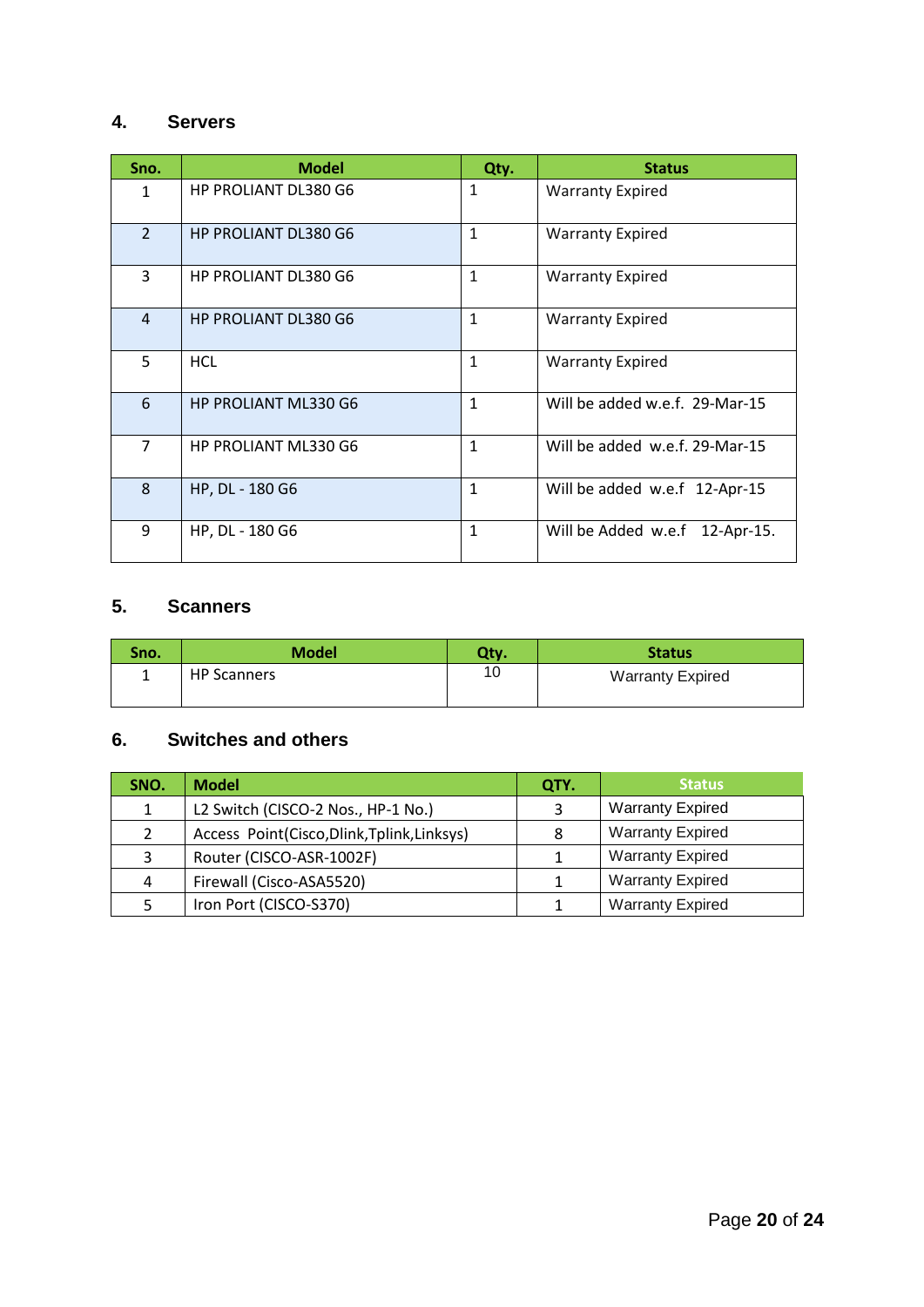# **COMPLIANCE MATRIX BY THE VENDOR**

## **(It is mandatory to submit this compliance matrix, failing which the Buyer reserves the right to reject the bids submitted)**

|    | Srl.   Tendered Parameters / Eligibility<br><b>Criteria</b>                                                                                                                                                                                                | <b>Details to</b><br>be<br>furnished<br>by the<br>tenderer | <b>Documentary Evidence</b><br>required to be attached                                                                                                                                                                                                                                                                                                                                                                                                                                  | Compliance<br>by the<br>tenderer<br>(Yes / No) |
|----|------------------------------------------------------------------------------------------------------------------------------------------------------------------------------------------------------------------------------------------------------------|------------------------------------------------------------|-----------------------------------------------------------------------------------------------------------------------------------------------------------------------------------------------------------------------------------------------------------------------------------------------------------------------------------------------------------------------------------------------------------------------------------------------------------------------------------------|------------------------------------------------|
| 1. | The bidder may be an Indian<br>firm, a partnership firm or a<br>proprietary firm with 2 years<br>experience in the relevant field.                                                                                                                         |                                                            | The requisite deed of<br>formation/association/re<br>gistration etc. should be<br>submitted in support.                                                                                                                                                                                                                                                                                                                                                                                 |                                                |
| 2. | The bidder must be in the<br>business of providing AMC of IT<br>Equipments for the period of at<br>least last 5 years in Govt./Semi<br>Govt/PSU organizations.                                                                                             |                                                            | Proof of<br>successful<br>along-with<br>execution<br>certified copies of the<br>Work/<br>Award<br>of the contract of the contract of the contract of the contract of the contract of the contract of the contract of the contract of the contract of the contract of the contract of the contract of the contract of the contrac<br>Agreement<br>executed<br>for<br>providing<br>0f<br>identical/similar<br>other<br><b>Services</b><br>to<br>organizations<br>the<br>in<br>recent past |                                                |
| 3. | financial<br>Annual<br>Average<br>turnover during last three years,<br>ending 31 <sup>st</sup> Mar of the previous<br>financial year from the date of<br>opening of Technical<br>Bids,<br>should not be less than Rs. 25<br>Lakhs.                         |                                                            | <b>Audited Balance Sheet</b><br>for the last three FYs to<br>be enclosed.                                                                                                                                                                                                                                                                                                                                                                                                               |                                                |
| 4. | bidder<br>The<br>must<br>have<br>successfully executed similar<br>nature of contract (viz. AMC of<br>IT Equipments) to Govt.<br>organizations with consolidated<br>value of the contract not less<br>than Rs 10 Lakhs during last<br>three financial years |                                                            | documentary evidence of<br>eligibility<br>the<br>criteria<br>mentioned in<br>subpara<br>(b) above, copies of Rate<br>Contracts / supply orders<br>alongwith<br>satisfactory<br>contract / order execution<br>report(s) issued by the<br>concerned<br>organization<br>should be enclosed by<br>bidder<br>with<br>the<br>the<br>Technical-Bid.                                                                                                                                            |                                                |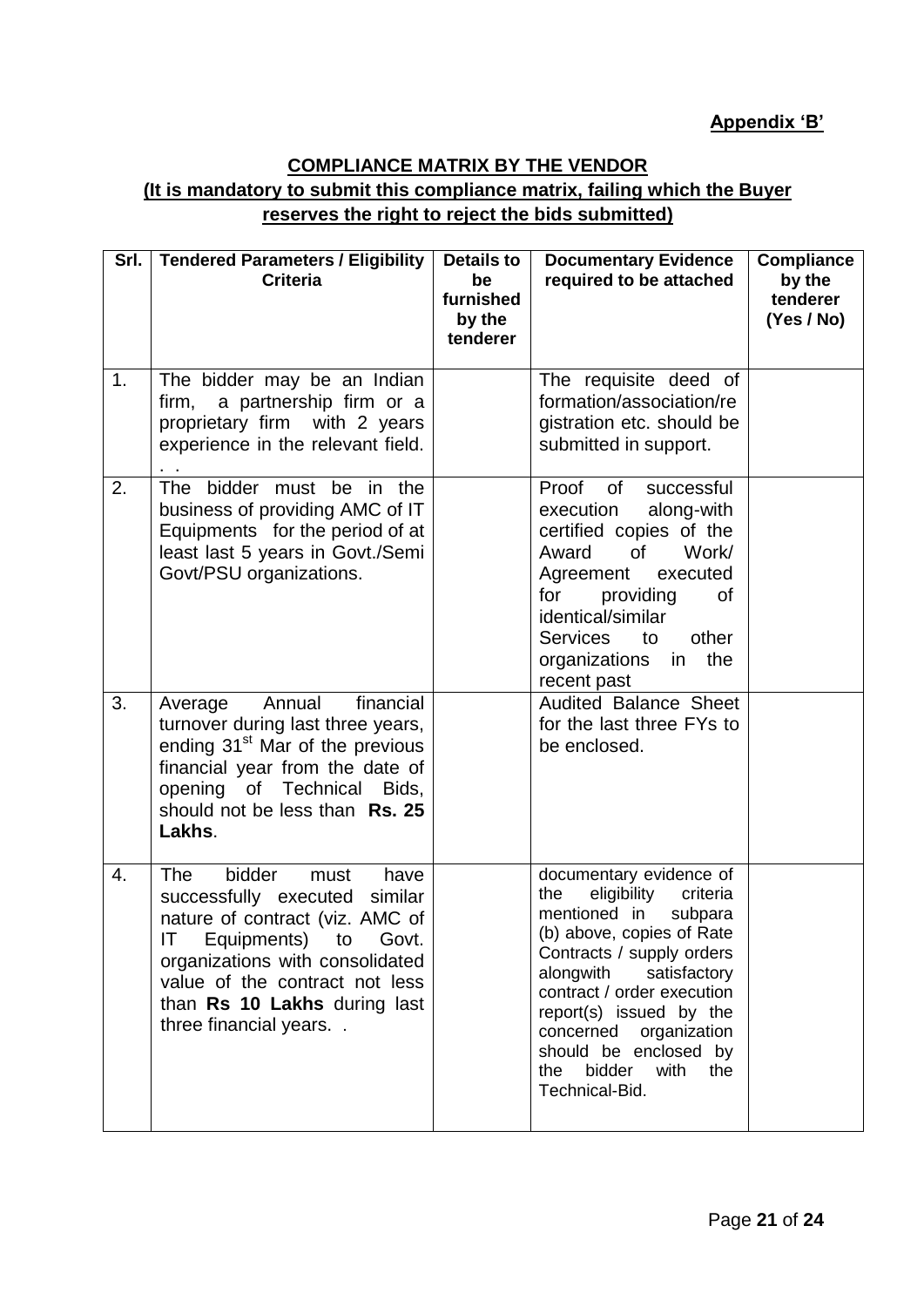| 5.  | Bidder must have valid VAT /<br>Sales Tax Registration<br>Certificate.                                                                                                                               | A copy of the certificate<br>alongwith receipt of last<br>premium paid should be<br>enclosed. |  |
|-----|------------------------------------------------------------------------------------------------------------------------------------------------------------------------------------------------------|-----------------------------------------------------------------------------------------------|--|
| 6.  | Bidder must possess valid PAN<br>Card. A copy of the same<br>should be enclosed with the<br>Technical-Bid.                                                                                           | A copy of the PAN Card<br>should be enclosed.                                                 |  |
| 7.  | Details of Earnest Money<br>Deposit (EMD) as per details<br>given in para 14 of Chapter-1 of<br>Tender Enquiry. (Indicate<br>DD/Pay Order No., amount,<br>date of issue and issuing<br>Bank/Branch). | EMD to be submitted in<br>original.                                                           |  |
| 8   | Compliance to the Schedule of<br>Requirement                                                                                                                                                         | N/A                                                                                           |  |
| 10. | Acceptance of All Terms &<br>Conditions of the Tender<br>Enquiry.                                                                                                                                    | N/A                                                                                           |  |

## **Undertaking:-**

(a) It is certified that our Firm has not been blacklisted by any Govt. organization in the past.

(b) It is further certified that we have inspected all the IT equipments installed in UIDAI HQ, to be covered under AMC.

(Signature of Bidder)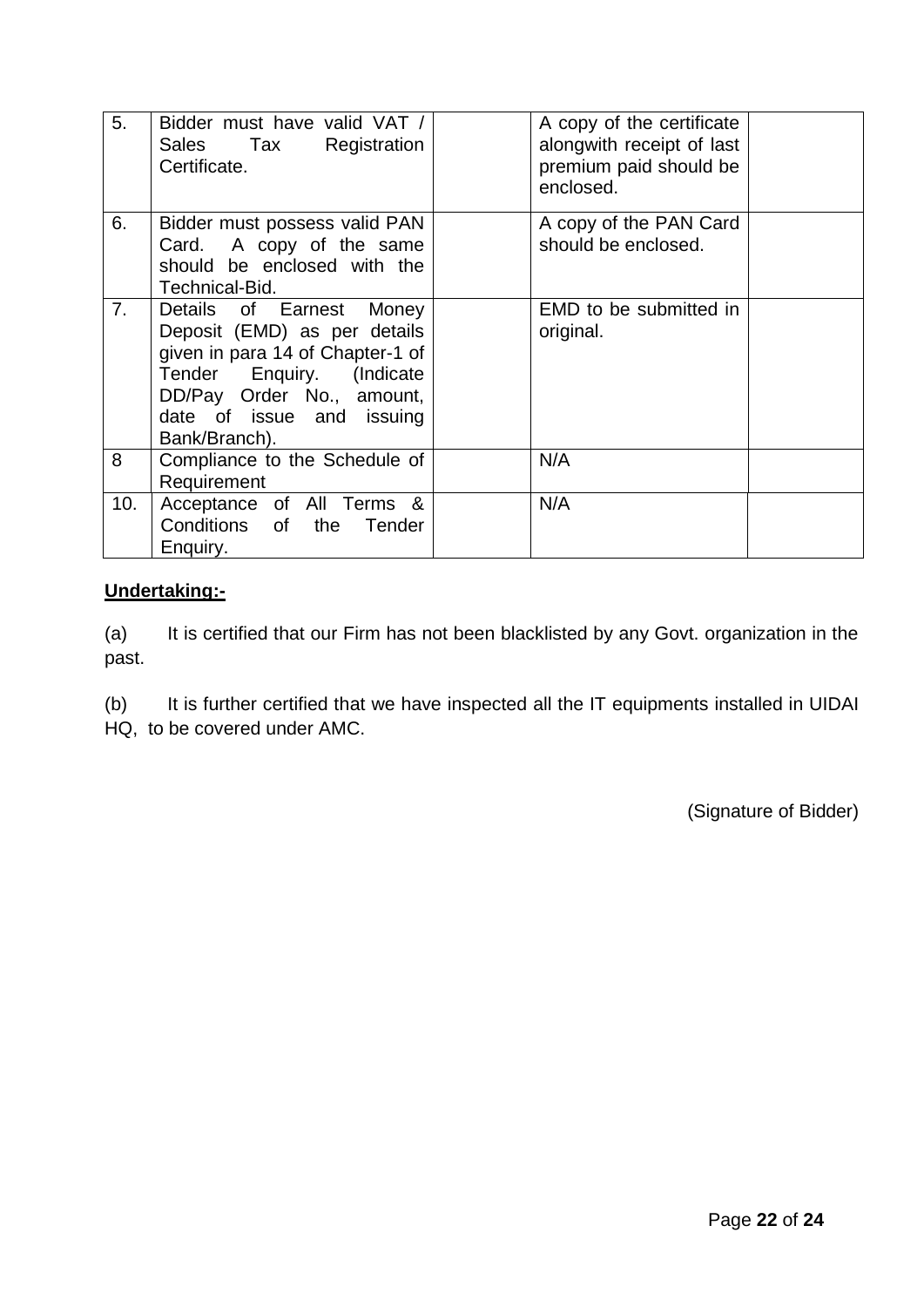# **Appendix `C'**

| S.No.          | Description                     | Total<br>Units | AMC Charges per<br>Unit / Per Month<br>(All inclusive) | <b>Total AMC</b><br>Charges Per<br>Month<br>(All inclusive) |
|----------------|---------------------------------|----------------|--------------------------------------------------------|-------------------------------------------------------------|
|                | Desktop PC                      | 75             |                                                        |                                                             |
| $\overline{2}$ | Laserjet Printers B&W           | 17             |                                                        |                                                             |
| 3              | Laserjet Printers Colour        | 74             |                                                        |                                                             |
| 4              | Online UPS                      | 02             |                                                        |                                                             |
| 5              | Scanners (Any Make / Any Model) | 10             |                                                        |                                                             |
| 6              | <b>Servers</b>                  | 05             |                                                        |                                                             |
| 7              | <b>Switches</b>                 | 03             |                                                        |                                                             |
| 8              | <b>Access Point</b>             | 08             |                                                        |                                                             |
| 9              | Routers                         | 01             |                                                        |                                                             |
| 10             | Firewall                        | 01             |                                                        |                                                             |
| 11             | Iron Port                       | 01             |                                                        |                                                             |
|                |                                 |                | <b>Grand Total (All Inclusive)</b>                     |                                                             |